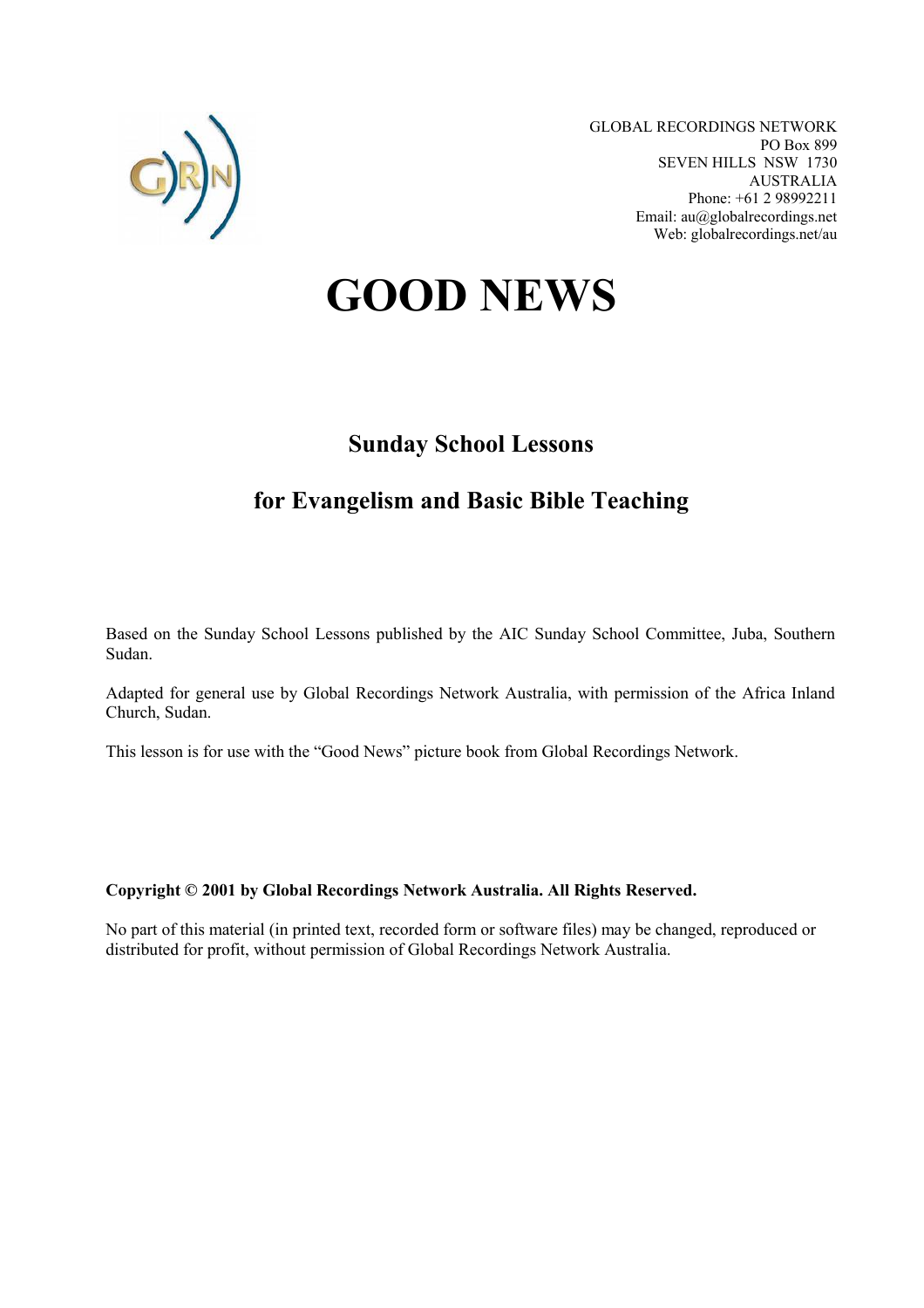# **CONTENTS**

| Lesson 12. The Teacher                                                      |
|-----------------------------------------------------------------------------|
| Lesson 13. The Worker of Miracles                                           |
|                                                                             |
|                                                                             |
| Lesson 16. The Disciples of the Disciples of the Disciples of the Disciples |
|                                                                             |
|                                                                             |
|                                                                             |
|                                                                             |
|                                                                             |
|                                                                             |
|                                                                             |
|                                                                             |
|                                                                             |
|                                                                             |
|                                                                             |
|                                                                             |
|                                                                             |
|                                                                             |
|                                                                             |
|                                                                             |
|                                                                             |
|                                                                             |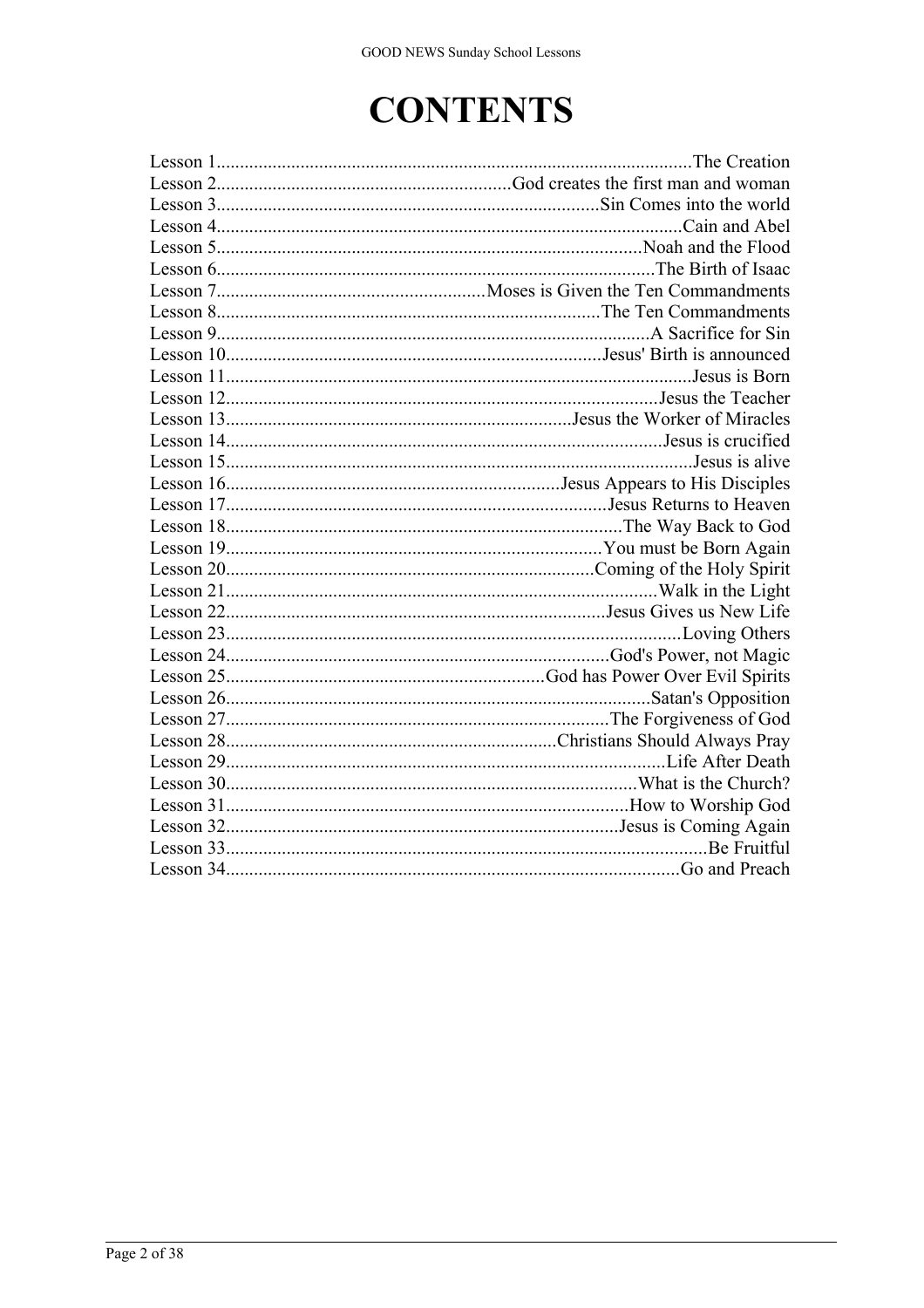# **INTRODUCTION**

These lessons were written in response to some cries for help from young people who had been asked to teach in Sunday School. They are based on the Good News pictures published by Global Recordings Network, whom we would like to thank for permission to use their material and encouragement to go ahead with the project. These pictures are an all important visual aid in the lessons. A reproduction of the main picture or pictures needed in each lesson has been printed at its beginning.

This book deals only with the lesson section of the Sunday School and each is planned to last about twenty minutes. The rest of the Sunday School time, composed of singing, prayer, Bible reading, quizzes and other activities, is left to the teachers to plan. We recommend that each lesson should end with a short prayer and song based on that week's teaching. The lessons are aimed at a fairly wide age range of children from 7 to 12 years.

When they were first tried out, the teachers wrote each lesson out week by week in an exercise book so they were purposely kept quite short. Some lessons have been expanded but the idea was to give a fairly brief but comprehensive outline for the teacher to fill out during their own preparation.

The aim printed at the top of each story directs the teaching of that lesson. To make the lessons suitable for children, we cannot teach the whole truth about God in each lesson. Instead the teacher should concentrate on one or two truths in each lesson so that children gradually come to know more about God.

The lesson is not meant to be read to the class from the book. It aims to be the teacher's walking stick and not a pair of crutches.

AIC Sudan Sunday School Committee.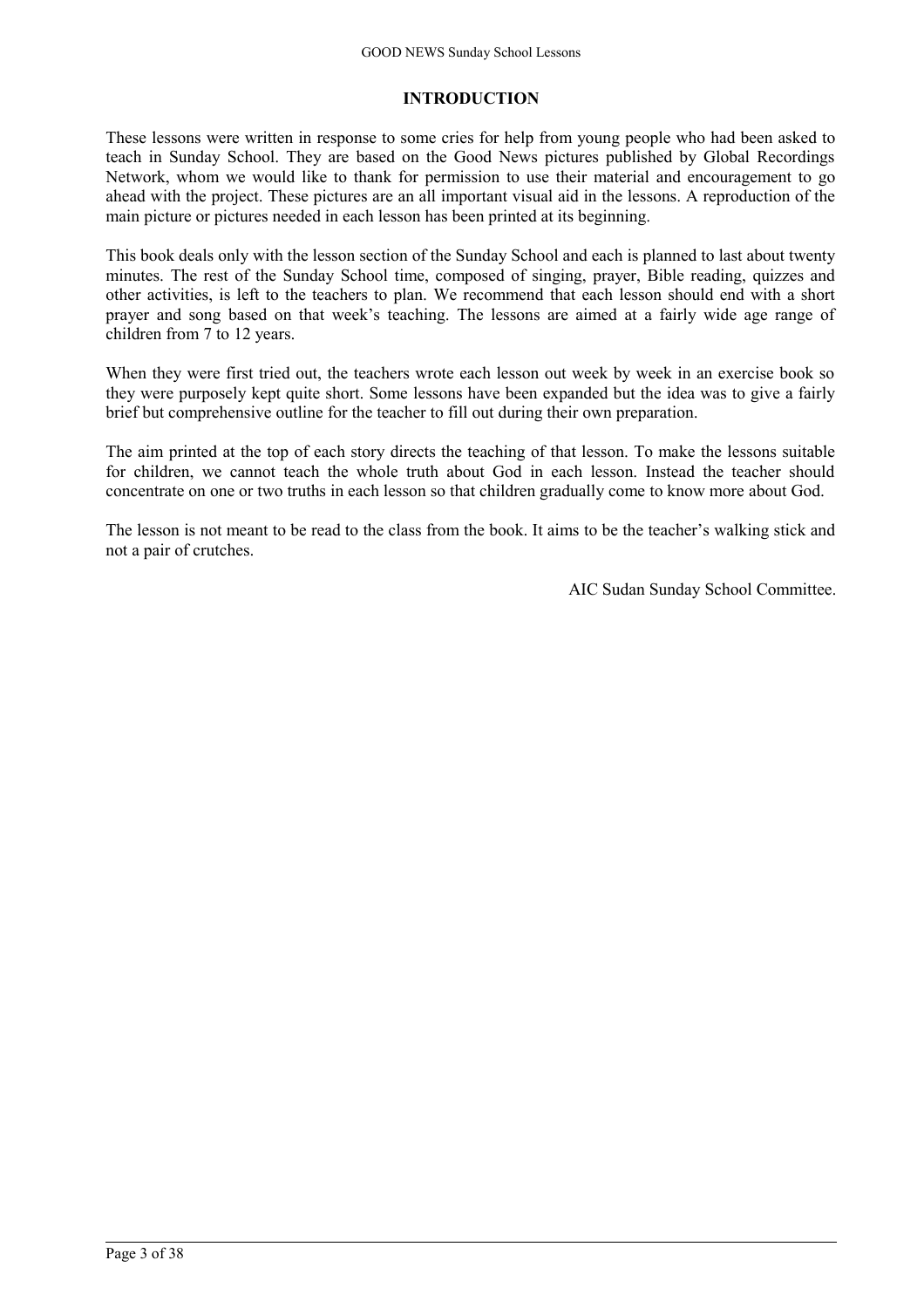# **TEACHER INSTRUCTION**

# READ THIS BEFORE EVERY LESSON

# **Teacher's Preparation**

Ask yourself these questions:

- 1. Have you prayed and asked GOD to help you prepare the lesson?
- 2. Have you read the plan of the lesson and learned the aim?
- 3. Have you read the Bible passage and do you know the story thoroughly?
- 4. Do you have your pictures, objects, questions and other teaching aids ready?
- 5. Have you planned your revision step?

# **Revision**

This is where you make strong the meaning of the lesson. Do not take longer than 4 minutes. Use some of these ideas or plan your own ideas.

- 1. Show the picture again and get the children to tell you the story.
- 2. Plan a quiz.
- 3. Tell the students again the aim of the lesson.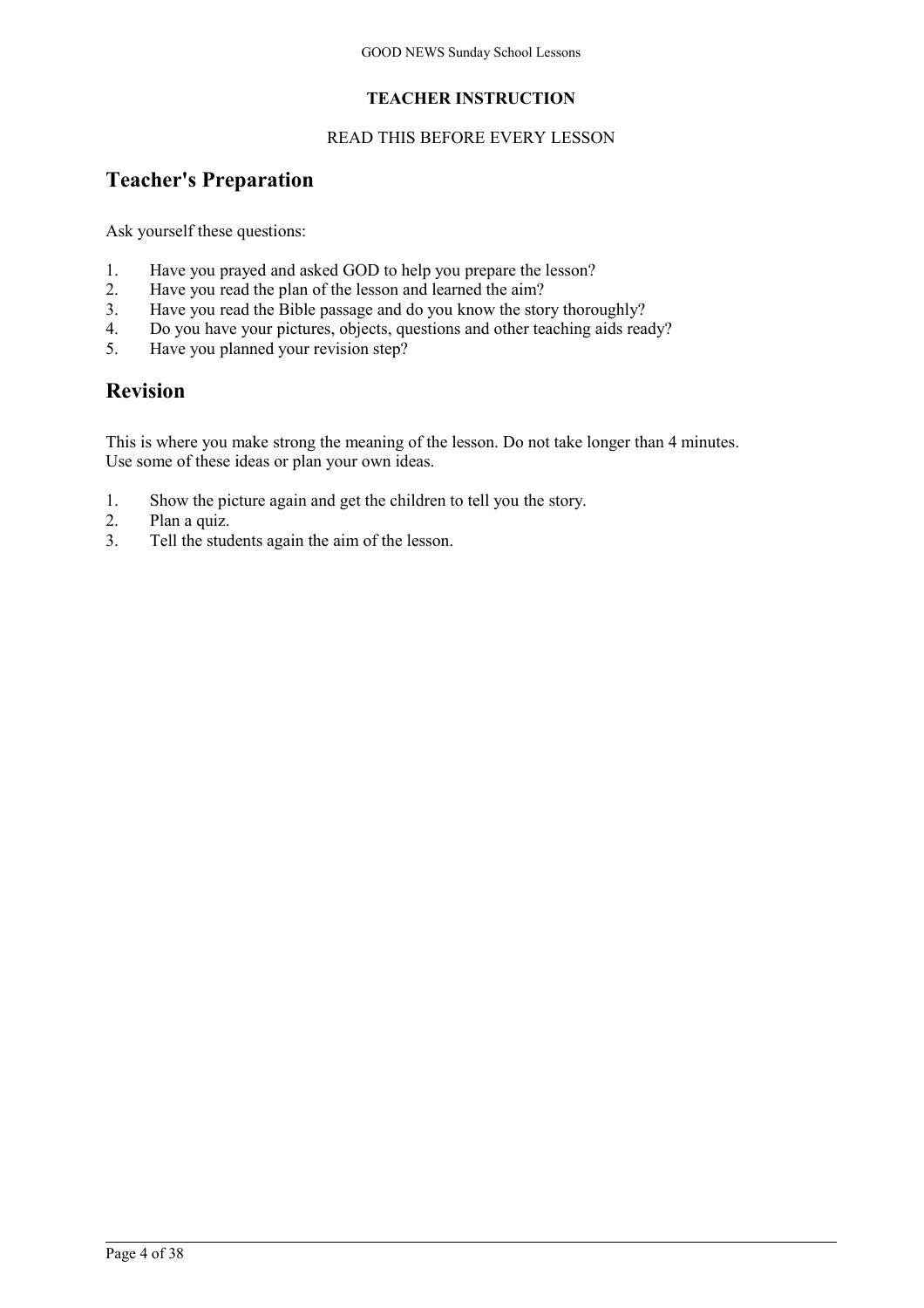# **Lesson 1 The Creation**

# **Pictures 1, 2, 3**

# **Aim**

To teach that God made the world we live in.

**Teacher Preparation:** Ask God to help you prepare the lesson. Then read and study Genesis 1:1-25 and the lesson plan.

### **Memory Verse:** Genesis 1:1

In the beginning God created the universe. (Note: universe means earth and sky)

# **Lesson Plan**

# **Introduction**

Ask the class to put their hands over their eyes. What do they see? Nothing. There is just darkness.

### **Main Points of Lesson**

Tell the story of Genesis chapter 1 in your own words keeping to the order. The work of the first two days of creation is given as an example of how the story can be told.

1. *Show picture 1.* Darkness and chaos is what everything was like before God began creation. When everywhere was dark, God said, "Let the day light come". Day light was created. There was light everywhere and no darkness. God was very pleased with what he had made. On the first day there was light during the day and darkness during the night.

2. On the second day, God gave the earth its shape. It is like an orange *(show the class an orange if you can)*. He separated the earth from the sky. The sky is the space above the earth.

As the lesson continues, the teacher will describe what was created on the other days. Repeat, as the Bible does, that God was pleased with what was created. It was good.

- 3. Land, Sea, Plants and Trees.
- 4. Sun, Moon and Stars.
- 5. Birds and Fish.
- 6. Animals. *Show picture 3*. *Ask the class what they can see*. God has created all this beauty.

### **Review**

*Briefly go over the lesson emphasising the central truth. Ask questions that will allow the children to show that they have understood the lesson.*

### **Teach Memory Verse**

*Keep picture 3 in front of class as they learn it*.

### **Our Response to the Lesson**

Help the children to praise and thank God for the wonderful and exciting world He has made for us to enjoy and to look after. How can we do this? *Ask the class to give some examples themselves. Some suggestions:*

Plant 2 trees when you cut 1 down.

Throw water you have finished with on plants.

Compost vegetable peelings and ashes.

Put rubbish like broken glass in a special place.





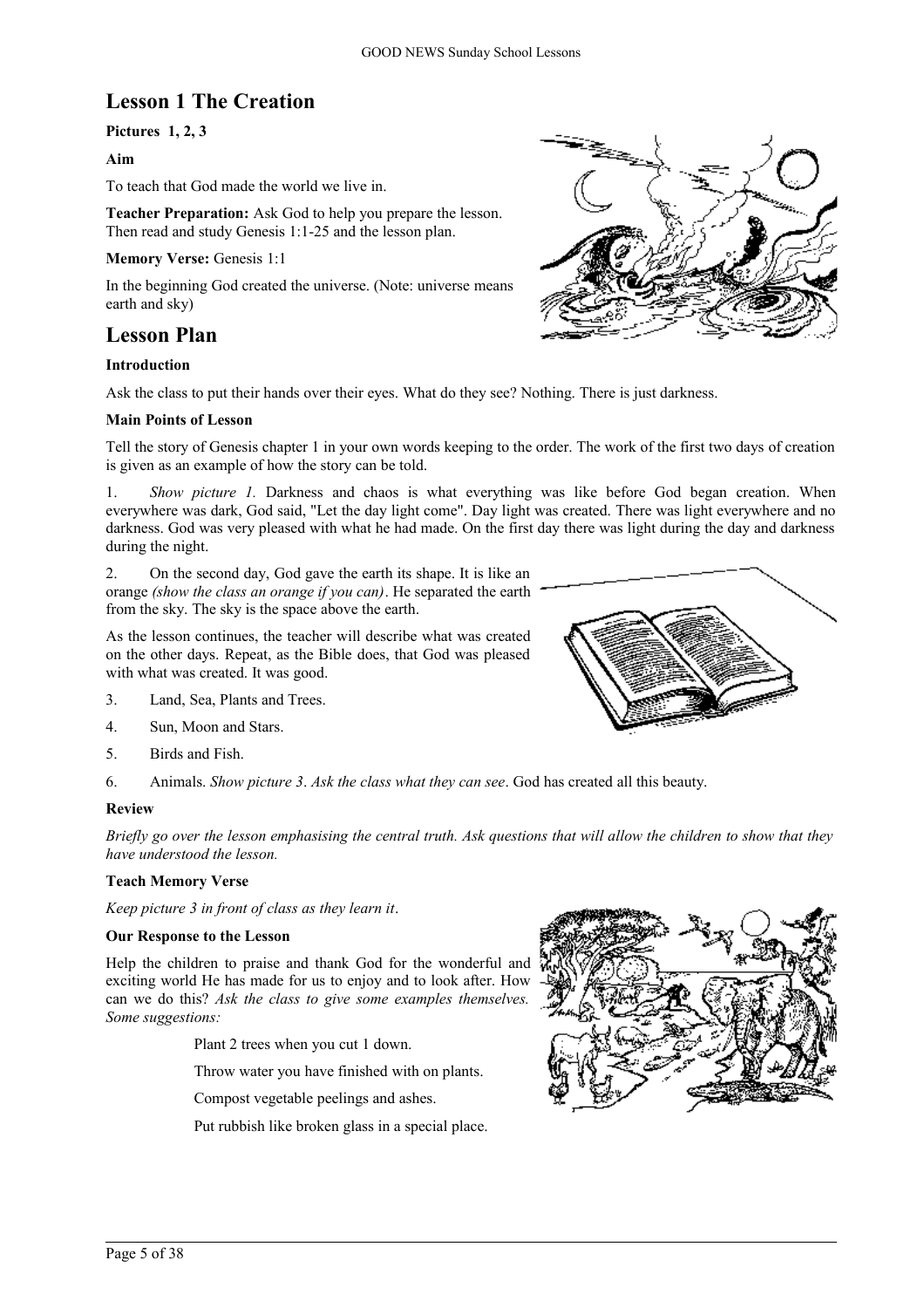# **Lesson 2 God Creates the First Man and Woman**

# **Pictures 2, 3**

# **Aim**

To teach that God made men and women (and boys and girls).

**Teacher Preparation:** Ask God to help you prepare the lesson. Read and study Genesis 1:26-2:25 and the lesson plan. Prepare more questions to ask the children at the beginning of the lesson.

### **Memory Verse:** Genesis 1:27

God created human beings, making them to be like himself. He created them male and female.

# **Lesson Plan**

# **Introduction**

This should take the form of questions which will review the previous lesson.

For example

| Ouestion: | Who created the world?              |
|-----------|-------------------------------------|
| Answer:   | God.                                |
| Ouestion: | What did God make in the world?     |
| Answer:   | Light, trees, plants, animals, etc. |

*After the class have given some suggestions, picture 3 could be looked at again.*

Question: There is something God made that we did not talk about in the last lesson. What is it?

Answer: Men and Women.

# **Main Points of Lesson**

Tell the story of God's creation of men and women.

1. The first man Adam was made out of dust, God breathed life into him. Man was made in God's image. Adam is a name which means man. Genesis 1:27-28

2. Adam was put into a garden. Genesis 2:8-10.

3. God made Eve. Genesis 2:20-25

4. Men and women were to look after the garden. Genesis  $2:15-20.$ 

5. They were not to eat from the tree of knowledge of good and evil. Genesis 2:17

6. On Day 7 God rested. Creation was finished. When God spoke, at His Word creation took place. God speaks to us today through the Bible. The Bible is called the Word of God. *Show Picture 2.*

# **Review**

Briefly go over the lesson emphasising that God's word is powerful and that he speaks to us today through His written word (the Bible) and through His living word (Jesus).

# **Teach Memory Verse**

### **Our Response to the Lesson**

Take a mirror to class. Hold it in turn in front of several children. Ask them who they see in the mirror. They will see a picture of themselves or their image. God made us in his own image. The mirror reflects our picture back to us. God made us to reflect his image. A mirror gets dirty and dusty. The story in God's Word, the Bible, is how the mirror of our lives has got dirty and how God can make us beautifully clean and shining for Him.



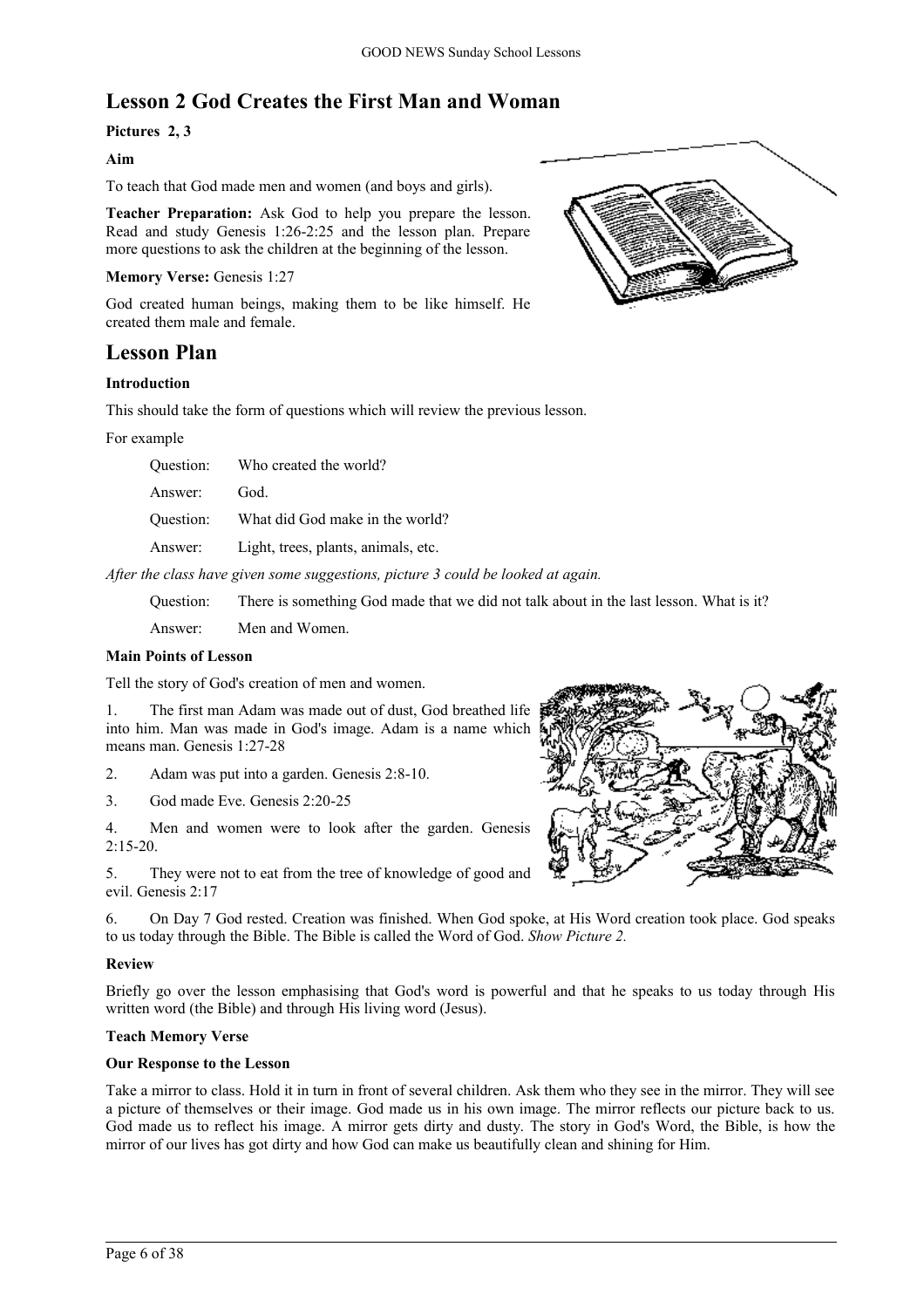# **Lesson 3 Sin Comes into the World**

# **Picture 4**

# **Aim**

To teach that when Adam and Eve disobeyed God sin came into the world.

**Teacher Preparation:** Ask God to help you prepare the lesson. Then read and study Genesis 3:1-24 and the lesson plan. Prepare the quiz for use in beginning the lesson.

**Memory Verse:** Romans 5:12

Sin came into the world through one man, and his sin brought death with it. As a result, death has spread to the whole human race because everyone has sinned.

# **Lesson Plan**

# **Introduction**

Use a quiz like this with your class. The teacher says, "Guess who I am pretending to be."

a) "I am a man, God made me and put me in a beautiful garden."

Answer - Adam.

b) "I am a woman. I am the wife of Adam. God made me out of Adam's bone."

Answer - Eve.

This is reviewing last week's lesson.

Also review memory verses Genesis 1:1 & 27

### **Main Points of Lesson**

*Tell the story of Genesis 3 in your own words. Act the part of each person in the story.*

1. Satan, who came to Eve disguised as a snake said, "Did God really say you must not eat any fruit from the trees in the garden?" v.1.

2. Eve said, "We can eat any of the fruit except from the tree in the middle of the garden. If we eat that we will die." v.2 & 3.

- 3. Satan said, "You won't die. You will be like God if you eat it." v.4
- 4. Eve looked at the fruit. She ate it and gave some to Adam. v.6 and 7
- 5. Adam and Eve had disobeyed God. They hid from God. v.8-13. Adam blamed Eve and Eve blamed the snake or Satan. Give an example of someone blaming someone else in the home. v.12
- *6. Show picture 4.*

Ask questions about it. This will show if the children have understood the lesson. Adam and Eve were sent away from the garden v.23. God could not allow them to stay there v.22.

# **Review**

Briefly go over the lesson emphasising the tragic results of sin in Adam and Eve's lives, in our lives and in the world (but God in His love has the answer for our sin problem).

### **Our Response to the Lesson**

Disobeying God is called sin. Like Adam and Eve we all disobey God. Give some examples. Get the children to give examples. Do not make this part of the lesson a sermon!

# **Teach Memory Verse**

### **General Note**

It is a good practice to include a place during the Sunday School period to review a group of memory verses, about 2 or 3 at a time. What is not reviewed often is quickly forgotten.

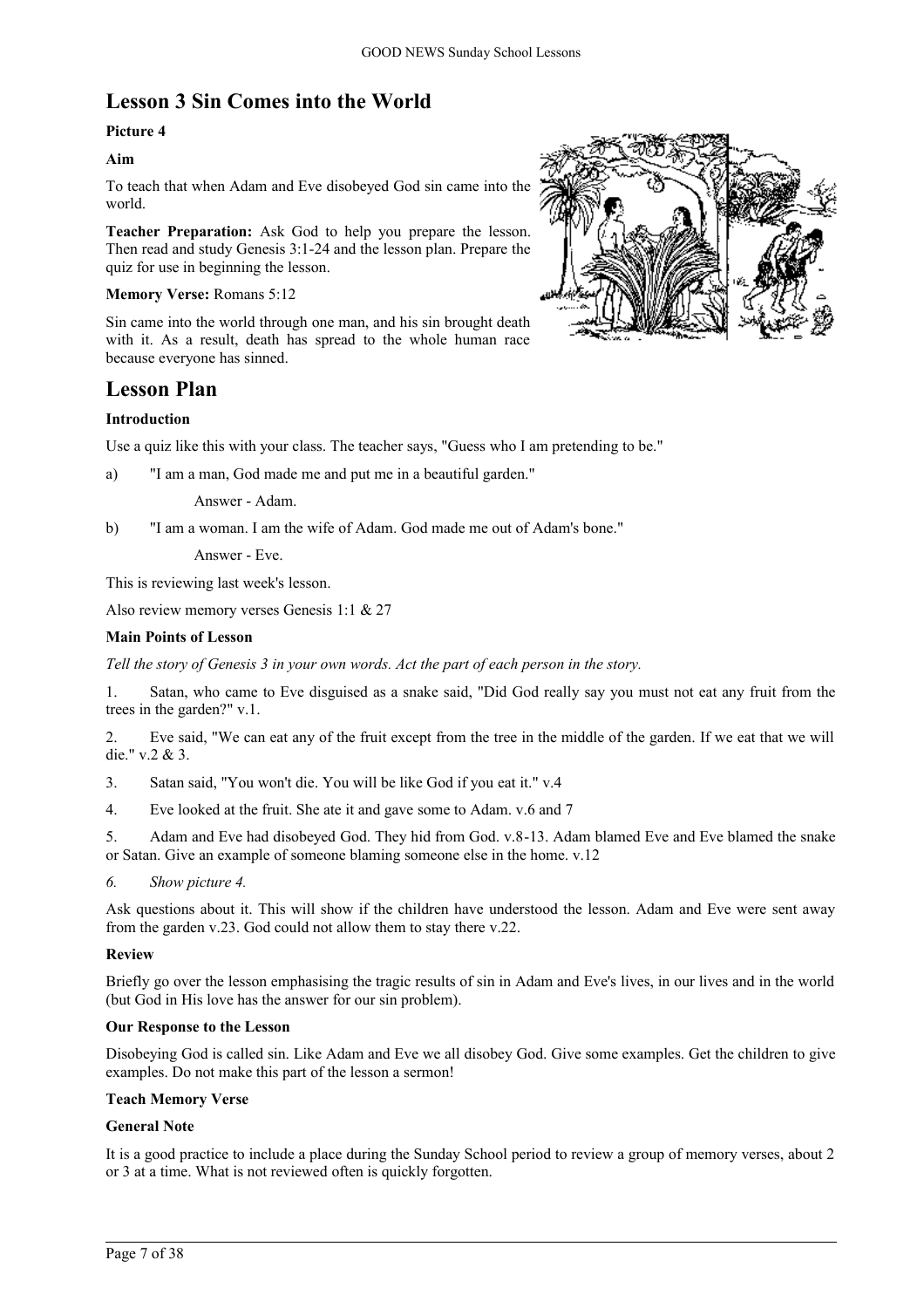# **Lesson 4 Cain and Abel**

# **Pictures 4, 5**

# **Aim**

Cain kills Abel. This shows what sin does.

**Teacher Preparation:** Ask God to help you prepare the lesson. Then read and study Genesis 4:1-16 and the lesson plan.

# **Memory Verse: Genesis 4:7**

Sin is crouching at your door. It wants to rule you but you must over come it.

# **Lesson Plan**

### **Introduction**

Before Sunday School arrange with about 6 children to act 2 little plays, one play could show 2 or 3 children quarrelling over the same toy car or some other possession. The second play could show a group of girls abusing each other.

### **Main Points of Lesson**

1. Refer to the plays just acted and suggest that the people in them were not very happy. Show picture 4 and ask why Adam and Eve are leaving the garden. Try to get the following type of answers from the class.

They ate of the tree of knowledge of good and bad. They disobeyed God. They sinned.

### *Revise Memory Verse, Romans 5:12*

- 2. Tell the story of Gen. 4:1 & 2 in your own words about the first family.
- 3. Abel and Cain worshipped God v.3
- 4. Cain did not bring the right offering, God could not accept it. Cain was angry. He disobeyed God. v.5
- 5. God spoke to Cain. "Get rid of your anger." v.6 & 7
- 6. Cain was jealous of Abel and killed him. v.8. *Show picture 5.*

### **Teach Memory Verse**

7. Give an example of a quarrel in a family or refer back to the plays in the introduction. Cain let sin rule him.

8. God spoke to Cain again. v.9 Cain lied to God.

9. Cain was sent away from God. Going away from God is the punishment for sin. v.14

### **Review**

Briefly go over the lesson emphasising the Bible truth that damaged lives, shattered relationships and separation from God are the result of sin.

### **Our Response to the Lesson**

Act the plays (or just one of them) from the introduction again but change the ending. This will have the effect of stressing the last part of the memory verse i.e. you must overcome it.

Our memory verse tells us we must overcome sin. But this is not something we can do by ourselves. We need God's help to overcome sin in our lives.

If the boys are quarrelling over a toy car, another person, perhaps the teacher could come in and suggest they all help each other make another car. Say the memory verse altogether at the end.



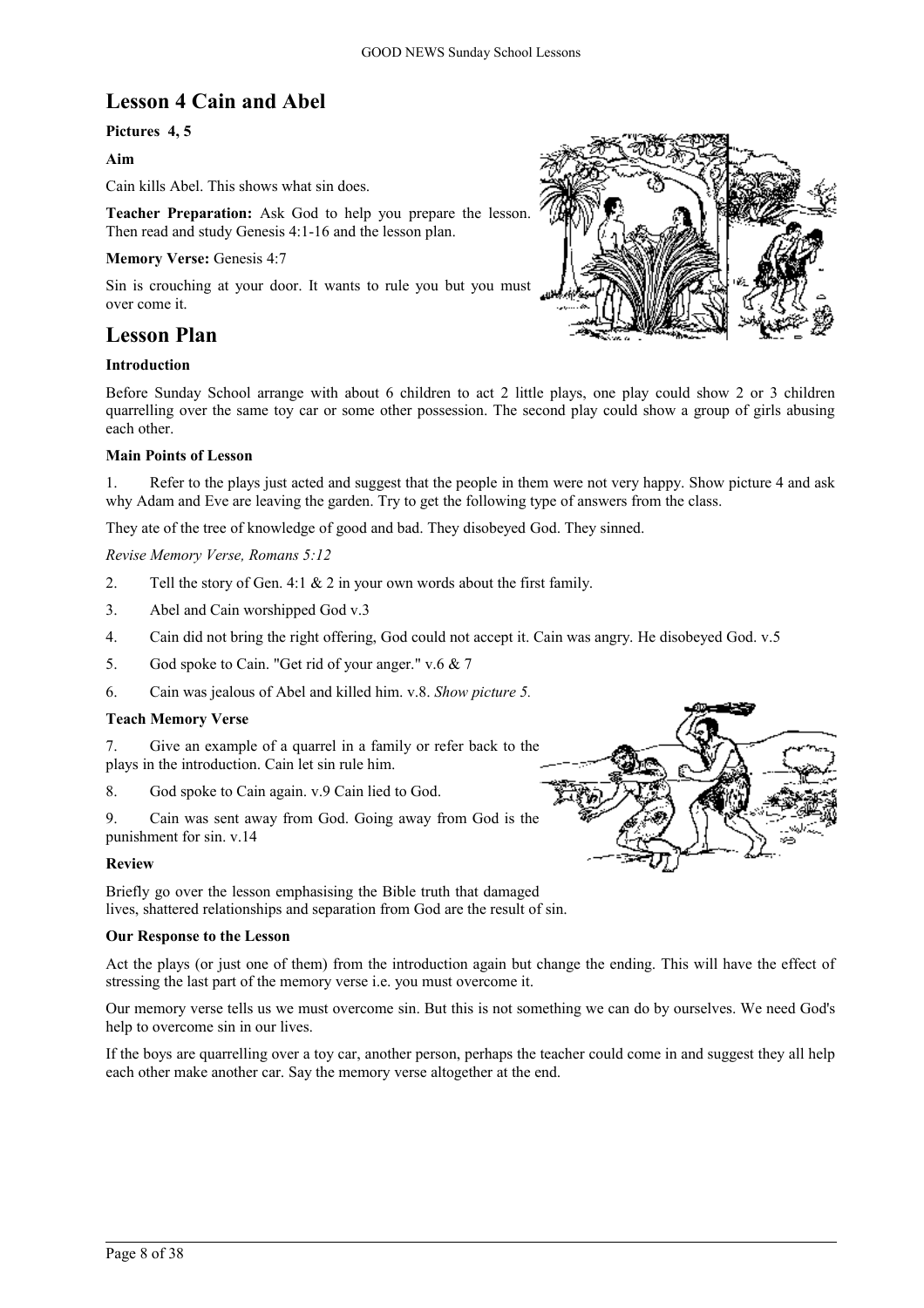# **Lesson 5 Noah and the Flood**

# **Pictures 6, 7**

### **Aim**

To teach that God must punish sin. God saved Noah because he obeyed God.

**Teacher Preparation:** Pray for your students as you prepare this lesson that might be open to the truth of God's word. Then read and study Genesis 6:9-8:22 and the lesson plan.

### **Memory Verse:** John 3:36

Whoever believes in the Son has entered life, whoever disobeys the Son .... will remain under God's punishment.

# **Lesson Plan**

**Introduction** Tell one or two examples of someone doing something that is funny and ridiculous. For example, digging a garden in the middle of the summer when its very hot and there's water restrictions so there is no water to irrigate it. Wearing a very thick sweater on a very hot day.

### **Main Points of Lesson**

1. *Show picture 6.* Talk about it. Point out Noah. He loved God. He was asked by God to do something very unusual and different. God told him to build a boat. But where Noah lived there were no rivers, lakes or seas. The land was watered by springs under the earth. It took him 120 years to build this boat.

Look at the measurement (Gen. 6:15). Show the class how big the boat was roughly by comparing it with the size of something well known e.g. the church or school.

2. The people were evil. They sinned. Ask the class "What is sin?"

*Revise memory verse: Gen. 4:7 or Rom. 5:12*

During the 120 years of building, Noah preached to the people. See 1 Peter 3:20

3. People laughed at Noah. Point out the people walking away from Noah. It had never rained. They did not turn back to God.

4. On God's instructions, Noah filled the boat with animals and his family, 7:1-8. God shut the door.

5. The rains came. Show picture 7. The people were punished. They had not obeyed God. God offered to save them in the boat. They refused. Only Noah and his family were saved.

### **Teach Memory Verse**

6. Finish the story. Gen. 7:11 - 8:22

The rain came for 40 days and 40 nights. After 150 days the water began to go down.

7. Noah sent out a raven and then a dove. This is a very long lesson. It may be necessary to miss out this section Gen. 8:6-12 Noah stayed in the ark for 1 year.

8. Noah worshipped and thanked God for saving him.

**Review:** Briefly go over the lesson to emphasise that God must punish sin but God will forgive us our sins if we trust and obey the Son (Jesus) who died on the cross for us.

### **Our Response to the Lesson**

Make up a story or use an account of something that really happened which shows that disobedience brings a punishment, if not now then later.

For example, children are warned not to play near the river or to go there alone. Children are drowned every year in rivers, the sea and swimming pools because they ignore this rule. We need to follow the example of Noah who obeyed God.

God sent his son to take the punishment we deserve. Obeying him means life.

Repeat memory verse.



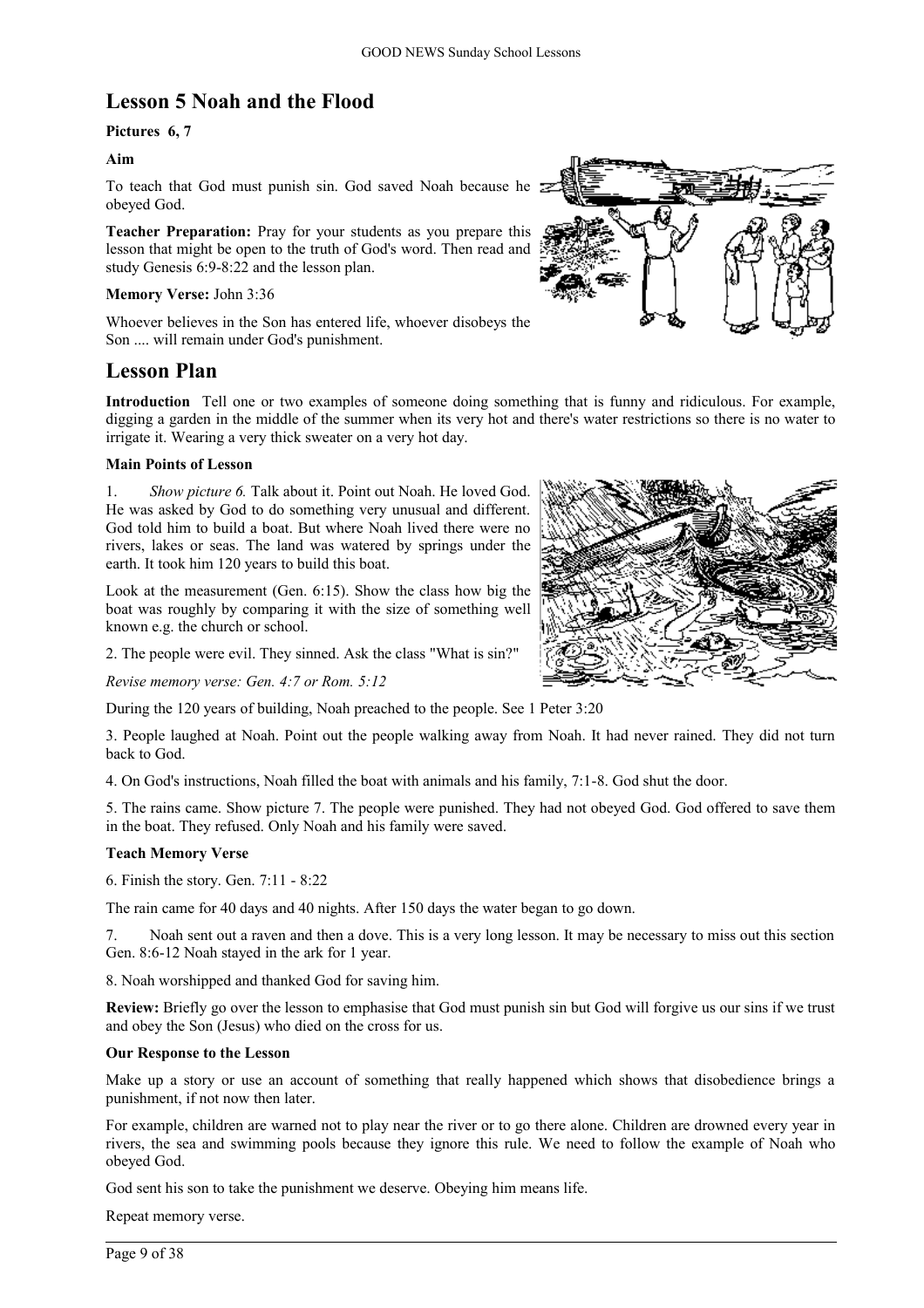# **Lesson 6 The Birth of Isaac**

# **Picture 8**

# **Aim**

To tell the story of the birth of Isaac. To teach that God promised Abraham that all nations would be blessed through him because through his family a Saviour would come.

**Teacher Preparation:** Seek God's blessing on you and your students as you prepare this lesson. Then read and study Genesis 17:15-19; 18:1-15; 21:1-8 and the lesson plan.

### **Memory Verse: Genesis 12:3**

I will bless those who bless you....

And through you I will bless all the nations.

# **Lesson Plan**

# **Introduction**

Ask the class to raise their hands if they know women who are expecting babies. They will probably have sisters or mothers who are pregnant.

Ask the class who knows of a grandmother who is expecting a baby.

There may be a young grandmother but not very many.

Ask, "Do you think a woman aged 90 could have a first baby?" Without going into biological details, establish the fact that by that age a woman is too old.

### **Main Points of the Lesson**

1. *Show picture 8*. Point out Abraham, Sarah and Isaac. Abraham and Sarah are the parents of Isaac. Ask what is unusual about Abraham and Sarah. They have white hair. Sarah was 90 years old, and Abraham was 100. Isaac was their first child.

2. When God told Abraham that Sarah would have a child, Sarah laughed. God promised Abraham a big and important family, Gen. 17:6.

# **Say memory verse.**

3. Put away picture 8 while you tell story of Gen 18:1-15. One day Abraham was sitting at the door of his tent. Abraham saw 3 visitors coming etc.

- 4. Tell how Abraham looked after the visitors.
- 5. One of the visitors said Sarah would have a son.
- 6. Sarah heard and laughed she was too old..
- 7. God spoke to Abraham nothing is too hard for God.

8. Show picture 8 again. When Isaac was born everyone was very happy. Abraham gave a feast when Isaac stopped having his mother's milk.

### **Review**

Briefly go over the lesson emphasising that Abraham was God's friend. God blessed Abraham in many ways. He became the father of God's people. God always keeps His promises.

About 2,000 years after Isaac's birth, God sent his son, Jesus Christ to earth. He was born a descendant of Abraham and Isaac as Saviour for all people. The memory verse speaks of him blessing all nations as he came to be our Saviour.

### **Our Response to the Lesson**

Ask the class to give you some examples of promises that have been kept. For example, your father promised to buy you a new school uniform if you were promoted to the next class. You were promoted so you had a new school uniform. God's promises are very big. He always keeps them. We often break ours. God kept the promise that is mentioned in the memory verse.

### **Teach Memory Verse**

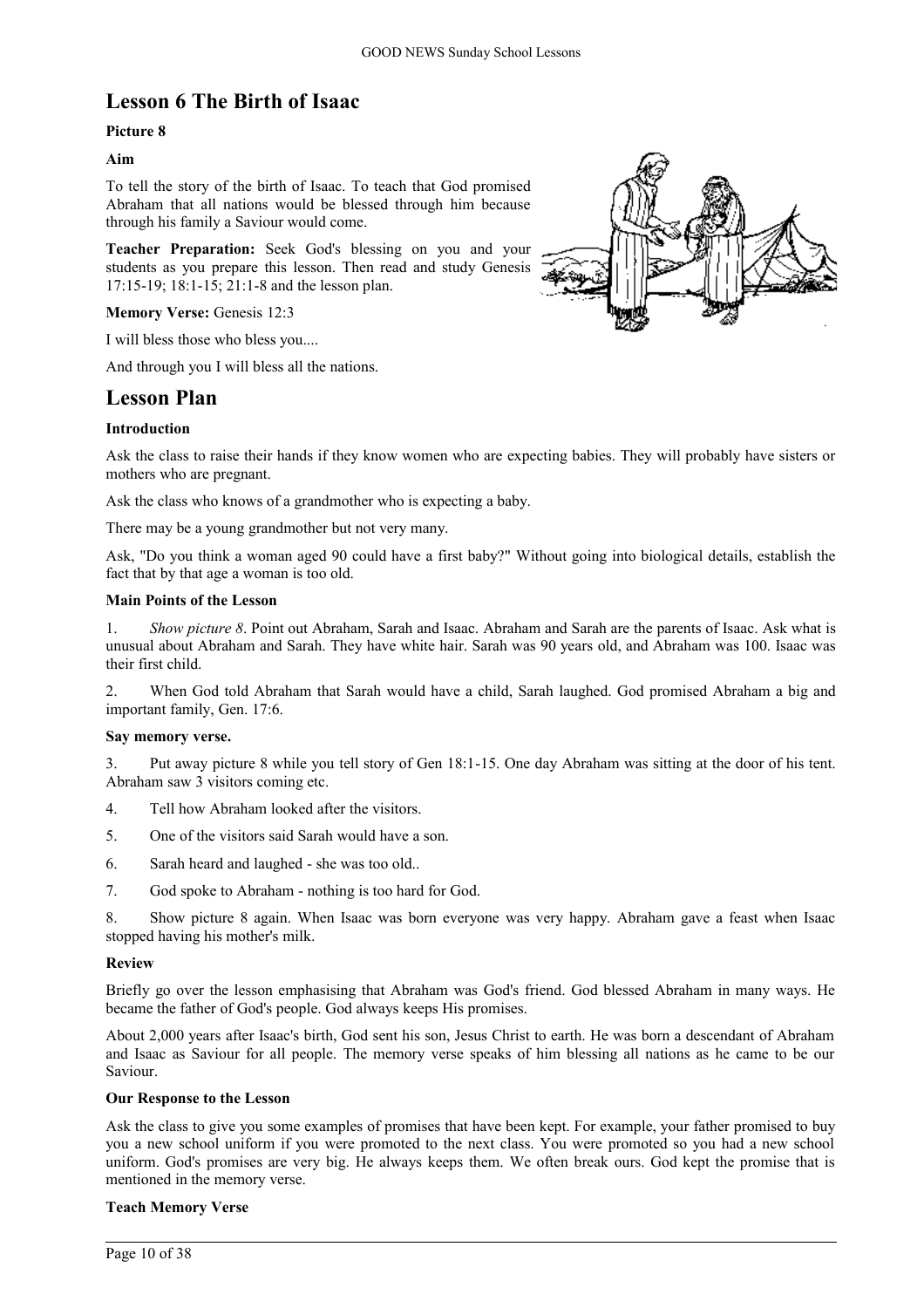# **Lesson 7 Moses is Given the Ten Commandments**

# **Picture 9**

### **Aim**

To teach that God is holy. He has given us the Ten Commandments to show us how to worship him and live for him.

**Teacher Preparation:** As you prepare this lesson ask God to help you continue to worship and serve Him. Then read and study Exodus 19 and the lesson plan.

### **Memory Verse:** Isaiah 6:3

Holy, Holy, Holy. The Lord Almighty is holy.

# **Lesson Plan**

### **Introduction**

Ask the class what they would do if they wanted to please their father or their mother very much.

For example, for their father they might see that a chair was ready for him to sit in the shade when he returned from working.

### **Main Points of Lesson**

1. God our Heavenly Father wanted to teach his people how they could best please him. He gave them 10 commands to obey but first the people had to be prepared to receive these commands.

2. Review last week's memory verse. As God promised, Abraham's family grew very large. *Show picture 9.* All these people were descendants of Abraham and Isaac. Point to Moses. This was their leader.

3. Put away the picture. Tell the story of Exodus 19:5,9-13 God had chosen to make these people a great nation. He would teach them how to worship and serve him. Children could act this: They were to wash themselves and their clothes. They were to put a line around the mountain which no one should cross. God is holy - people are sinful. Sinful people cannot come near God. Remind children of the stories of Cain and Noah. *Review memory verse, Gen.* 4:7

4. After 2 days Moses went up the mountain. Tell story of Exodus 19:16-20

5. Moses returned with God's commandments. *Show picture 9 again.* Point out the cloud over the mountain. God's presence was hidden by the cloud.

# **Review**

Briefly go over the lesson to show that in His love God gave His people the Ten Commandments so that they would know how to love Him and worship Him and also how to love one another.

### **Teach Memory Verse**

### **Our Response to the Lesson**

Make up a story about a boy or girl making something which is beautiful and perfect like a tin car or a flower arrangement. Choose a suitable example. It is so perfect that you the maker can't let anyone like a little brother or sister touch it because they will harm it.

God is perfect. He is holy. We are not perfect. We cannot approach him.

God promised that not only would Abraham's family grow large but from that family would come the Son of God, Jesus Christ who would lead us back into God's presence and show us how to obey God's commandments.

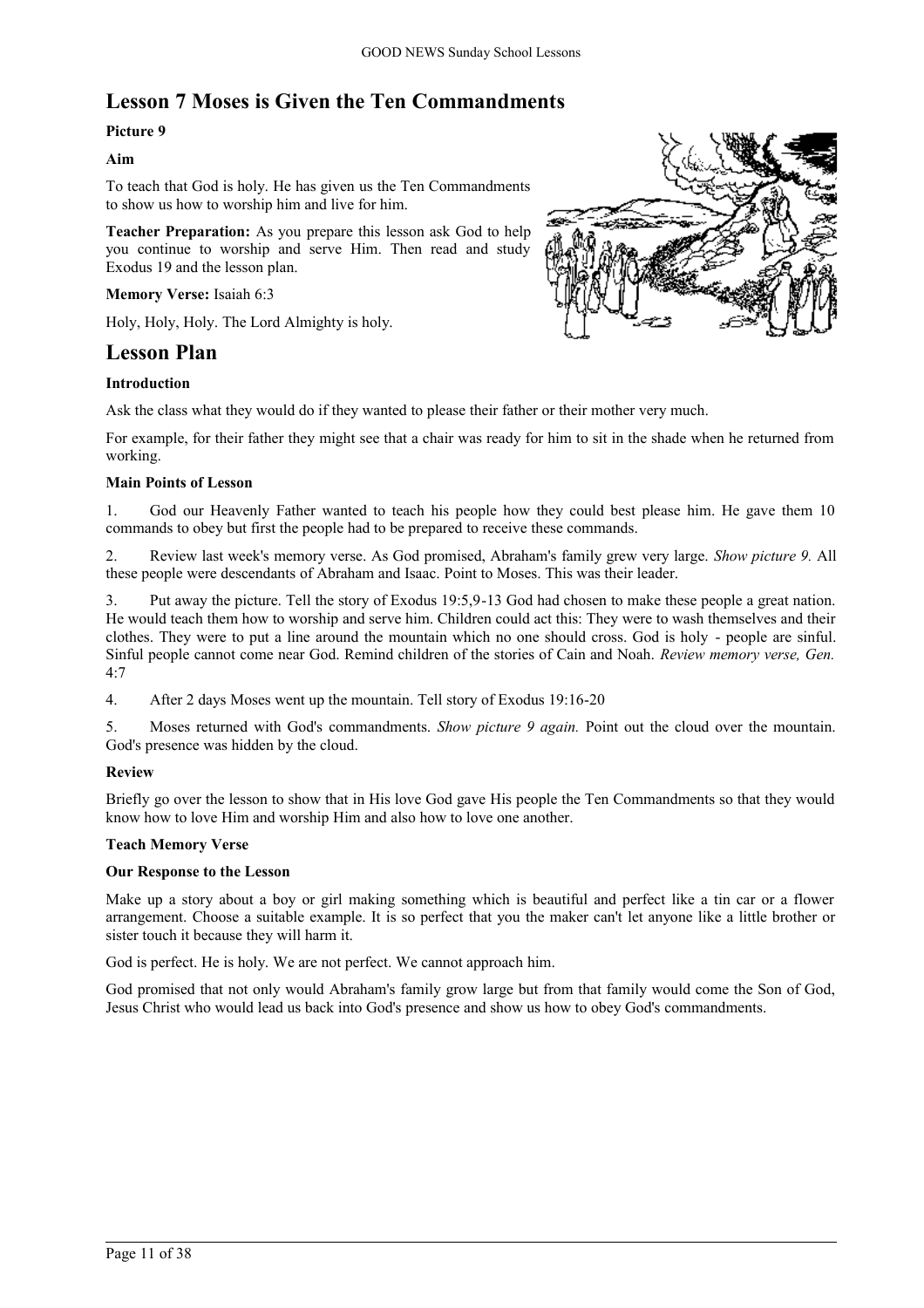# **Lesson 8 The Ten Commandments**

# **Pictures 9, 10**

# **Aim**

To teach God's commands and show how they can be obeyed today.

**Teacher Preparation:** Ask God to help you prepare the lesson. Then read and study Deuteronomy 5:1-22 and the lesson plan.

### **Memory Verse:** Deut. 5:16

Respect your father and your mother, as I the Lord your God command you, so that all may go well with you.

# **Lesson Plan**

# **Introduction**

*Show picture 9.*

Ask questions which review last week's lesson. For example:

Where did Moses go?

Who did he talk to?

What did God give him?

Why was a fence built round the mountain?

Review last week's memory verse.

### **Main Points of Lesson**

1. *Show picture 10*. Moses brought God's commandments to the people. The commandments told the people how God wanted them to live. The pictures tell us now how God wants us to live to please him. It's the best way to live.

2. *Point to first picture*. What are the people doing? God wants

us to worship him only. There is no other God. These idols are not alive. What do people today think is more important than God? Ask the children for suggestions. They may say: good food, money, a good job. These are all good but will not bring happiness if put before God.

3. *Point to second picture*. God wants us to keep one day especially for him. What should we do on it?

4. *Third picture*. God wants us to respect parents. How can we do this? The children could act how they do this.

# **Teach Memory Verse**

5. *Fourth picture.* Do not murder. If there is time go over the story of Cain and Abel. Was Cain happy when he killed his brother? Did it solve his problem?

- 6. *Fifth picture.* Do not take someone else's wife. This does not make a happy family. Be faithful in marriage.
- 7. *Sixth picture.* What is the man doing? He is a thief. God says, "Do not steal." This could be acted.

There are no pictures relating to commandments 9, 10 but God wants us not to speak falsely or tell lies and not to covet or want what others have.

### **Review**

Briefly go over the lesson emphasising that Commandments 1- 4 teach us how to love God and Commandments 5-10 how to love others and that these Commandments God gave to Moses are the best way for us to live now. But we need God's help to be obedient children.

### **Our Response to the Lesson**

The class could be divided into groups and each one given a different commandment to act out. If these are well rehearsed they could be used in the church service or at a tea party for parents.



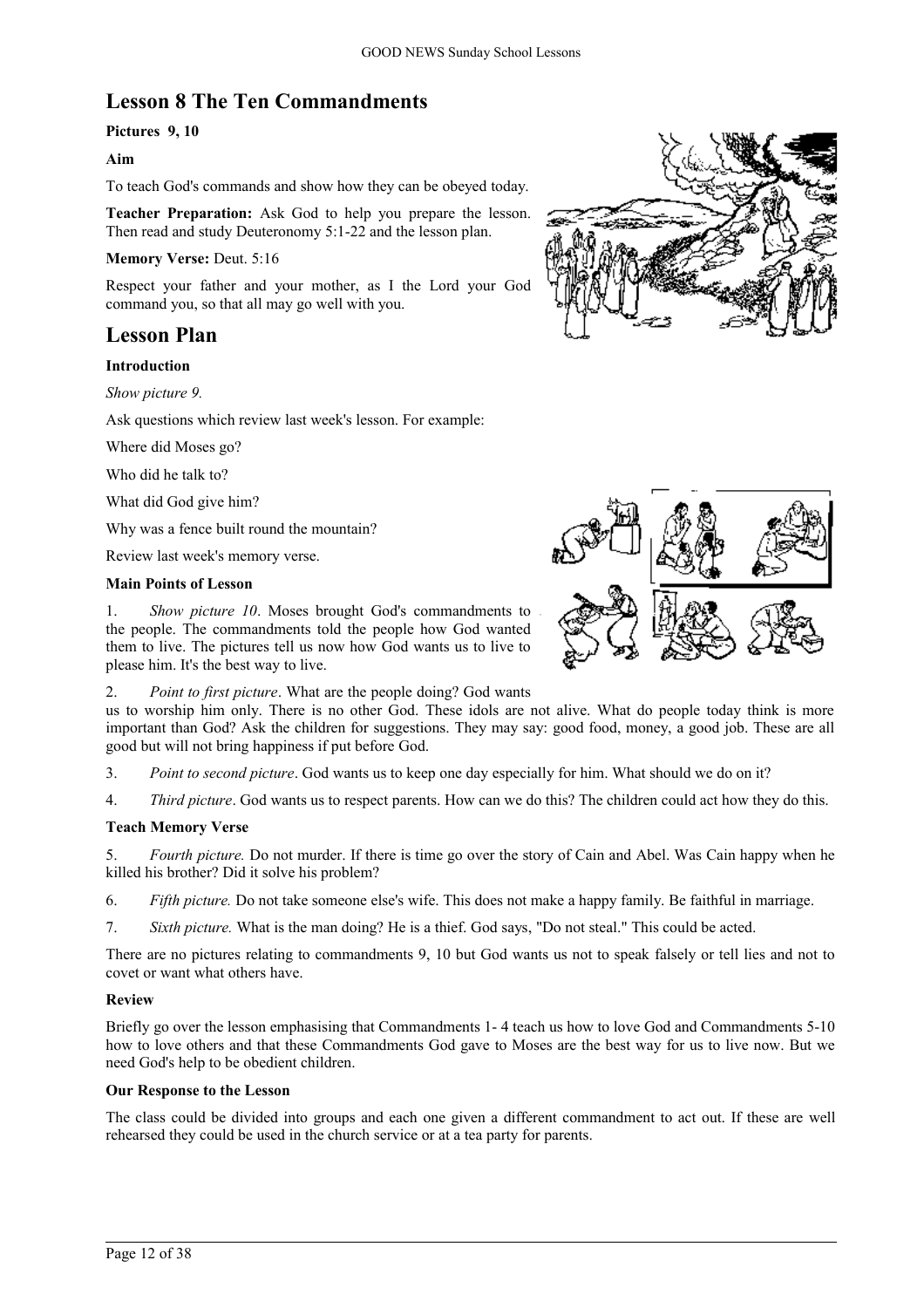# **Lesson 9 A Sacrifice for Sin**

# **Pictures 10, 11, 17**

### **Aim**

To teach that sacrifice takes away sin.

**Teacher Preparation:** Ask God to help each student understand that Jesus died on the cross for his/her sin. Then read and study Leviticus 6:1-7, Exodus 12:1-14 and the lesson plan.

### **Memory Verse:** John 1:29

There is the Lamb of God who takes away the sin of the world.

# **Lesson Plan**

# **Introduction**

Make up a story of a boy or girl doing something wrong in their home and the punishment they had. When we do wrong, we suffer for it. We are punished.

### **Main Points of Lesson**

1. Last week we heard about the commandments God gave his people. What were some of them? *Show picture 10.*

2. We often disobey God's commands. In the days when God first gave them, a person had to show how sorry he was when he disobeyed them by sacrificing an animal. *Show picture 11.* The animal was perfect. The man took it to the priest. He killed it. When we sin we should die because we have disobeyed God. The animal was killed instead of the man who sinned.





3. Moses led all God's people out of Egypt where they were slaves. Tell how Moses told the people to get ready a special meal. They were to put the blood from the sheep on the doorposts, Exodus 12:2-11.

4. God punished the Egyptians for their sin. He punished them with ten destructive plagues the last of which was death of the first born son. But if God saw blood on the door post he passed over the house , Ex. 12:12-13.

5. We don't sacrifice a sheep now (point to picture 11) because God sent his son Jesus to be the Lamb sacrificed for our sin. *Show picture 17.*

# **Review**

Briefly go over the lesson to make sure the children understand that Jesus' perfect sacrifice on the cross means that we can become God's children and belong to His family. Jesus has saved us by His precious blood.

### **Teach Memory Verse**

### **Our Response to the Lesson**

God sent Jesus to die for my sin. Have the class repeat the memory verse quietly and have them substitute their own name instead of the world.

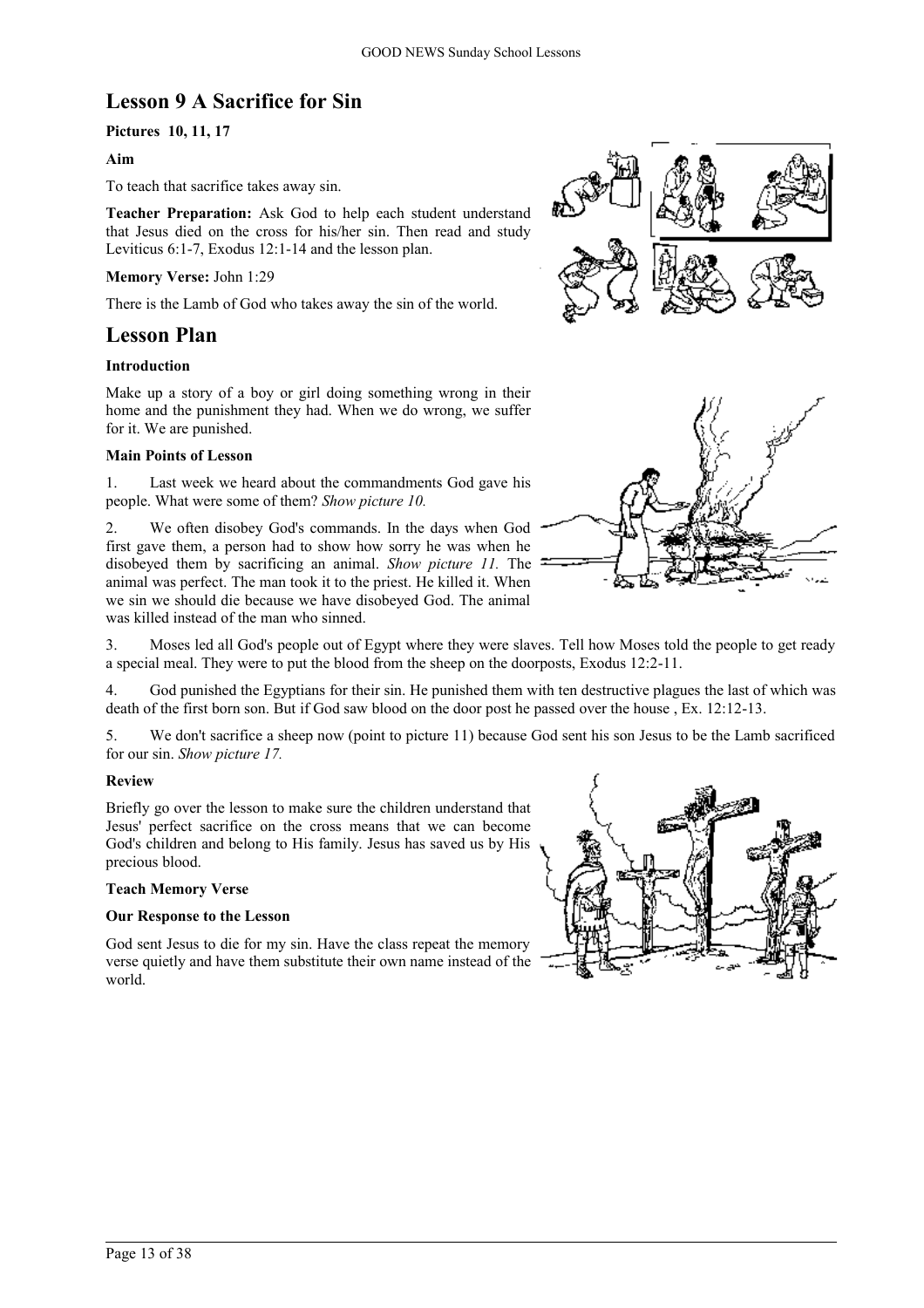# **Lesson 10 Jesus' Birth is Announced**

# **Picture 12**

# **Aim**

To teach that God sent an angel with a message to Mary. She would give birth to God's own son.

**Teacher Preparation:** Pray for each member of your class, each young life entrusted to your care and teaching. Then read and study Luke 1:26-33, Matthew 1:18-25 and the lesson plan.

# **Memory Verse:** Matthew 1:21

Mary will have a son, and you will name him Jesus.

# **Lesson Plan**

# **Introduction**



Ask how important messages are sent in the community. Do the elders take them? Are they sent by letter? Are they sent in a special way?

### **Main Points of Lesson**

1. Mary was in her home. She was a young girl. She was engaged to be married to Joseph. God had a special message for her. He sent it by a special messenger.

- 2. Tell the story of the angel's visit to Mary, Luke 1:28-33
	- a) The angel's greeting was, "Peace be with you. The Lord is with you. God has blessed you."
	- b) Mary was afraid. What did the angel's words mean?
	- c) Mary would have a son. He is to be called Jesus. Say memory verse. The name Jesus means Saviour.

d) Mary asked how this would happen. The angel told her God's Holy Spirit would be given to her to give birth to the Son of God. Show picture 12.

- 3. Joseph was upset when he heard Mary was having a child that was not his.
- 4. Joseph had a dream and was told who the coming baby was, the Son of God, Matt 1:20-21

### **Teach Memory Verse**

5. Joseph married Mary and together they waited for God's Son to be born.

### **Review**

Briefly go over the lesson emphasising that God chose a trusting village girl to be the mother of His Son. God still chooses those who love Him to live for Him on earth.

# **Our Response to the Lesson**

Have the children act out the story. In the light of what has already been learnt why was the angel's message so important? Who is the central character in this drama?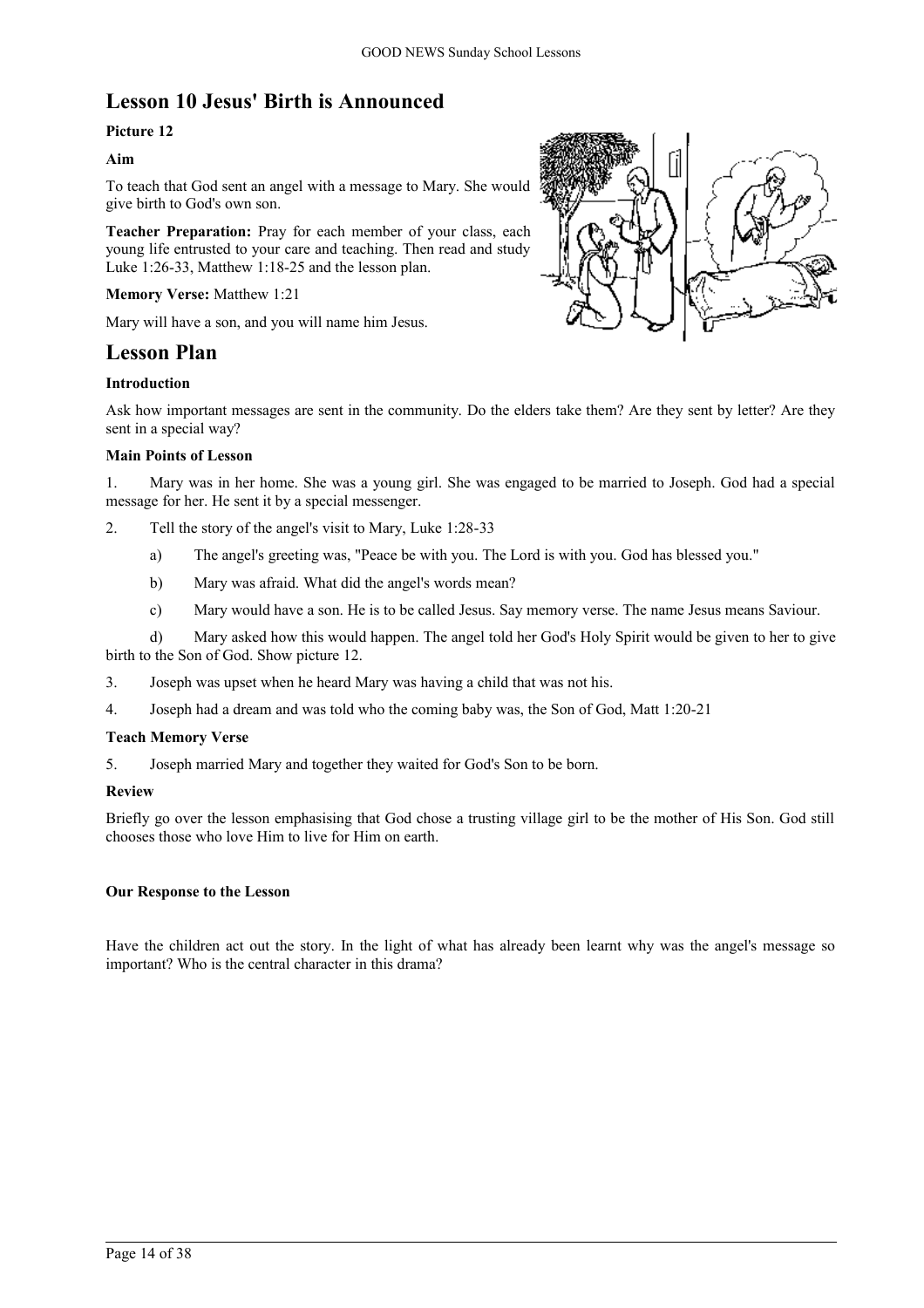# **Lesson 11 Jesus is Born**

# **Pictures 12, 13**

# **Aim**

To teach that as God had promised, His Son Jesus was born to Mary.

**Teacher Preparation:** As you prepare this lesson give thanks to God for His written word that tells us of the birth of Jesus, the living Word and Saviour. Then read and study Luke 2:1-20 and the lesson plan.

**Memory Verse:** Complete last week's verse, Matthew 1:21.

Mary will have a Son, and you will name him Jesus because he will save his people from their sin.

# **Lesson Plan**

# **Introduction**

Ask who has a new baby in their home.

Everyone is happy and there are visitors to see the baby.

| Question: |  |  |  |  |  |  |  |  | Who was told she was to have a baby? |
|-----------|--|--|--|--|--|--|--|--|--------------------------------------|
|-----------|--|--|--|--|--|--|--|--|--------------------------------------|

Answer: Mary.

Question: Who was the baby?

Answer: Jesus Son of God.

Review memory verse: *Show picture 12.*

### **Main Points of the Story**

Tell the story of Luke 2:1-20 in your own words. (Read the story in Luke several times so you know it well. Then say the story to yourself without looking at the Bible.)

1. The time for Mary to have her baby came very near. Just before it, Mary and Joseph had to leave their home in Nazareth and go back to Bethlehem where their family came from. This was about 120 km. The rulers of their country asked everyone to do this so they could count all the people.

2. Mary and Joseph have to stay in a shelter for animals (stable) because everywhere else was full.

3. Jesus is born and put in the manger. (A manger was the animal's food box). *Show picture 13* and keep it out while you tell the story of the shepherds' visit.

- 4. The angel gives the shepherds the message.
- 5. The angel choir praises God.
- 6. The shepherds go to Bethlehem.
- 7. Mary thought about what the shepherds said and who this baby was.
- 8. The shepherds return home very happy to see what God has done.

### **Teach Memory Verse**

### **Review**

Briefly go over the lesson emphasising that God always keeps His promises (remember His promise to Abraham) and that despite Jesus' very humble birth He was truly God's Son and our Saviour.

### **Our Response to the Lesson**

Ask the children to think of the joy in the family when a new baby arrives and to tell about it.

We are joyful too because God has sent Jesus. He is the Saviour of the world, King of Kings, God's Son.

Sing a Christmas song.



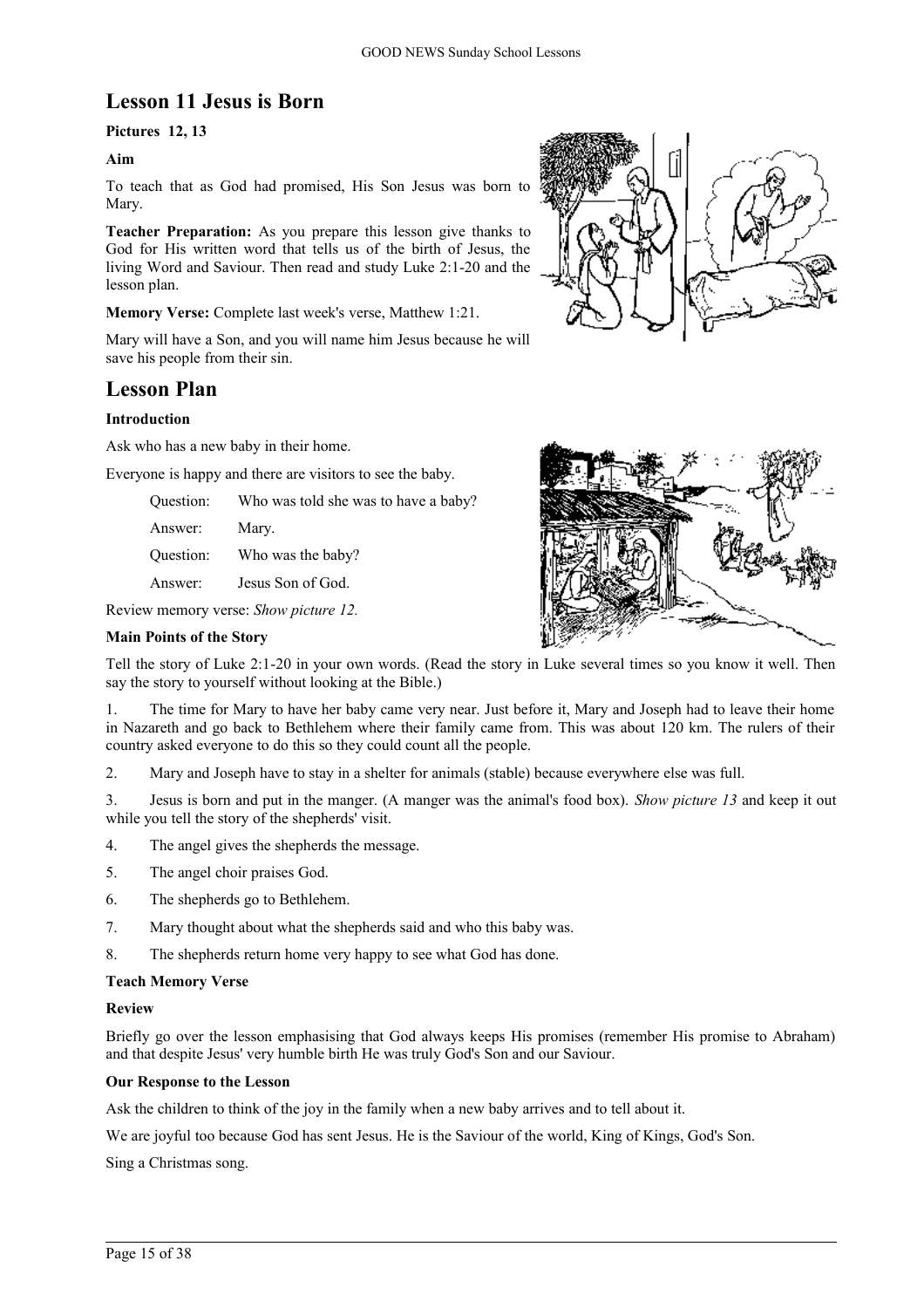# **Lesson 12 Jesus the Teacher**

# **Pictures 11, 14**

### **Aim**

To teach that Jesus Christ is the Son of God.

**Teacher Preparation:** Pray for your students that they will come to know Jesus as Saviour and Lord of their life. Then read and study Luke 2:41-51, 4:16-30 and the lesson plan.

### **Memory Verse:** Luke 2:52

Jesus grew both in body and in wisdom, gaining favour with God and men.

# **Lesson Plan**

### **Introduction**

The teacher should ask the children if they can remember any important days in their family such as a wedding, a birth, a death or anything else.

### **Main Points of Lesson**

1. God's people had a special day every year called the Passover. Ask the class if they remember the story *(show picture 11*) and remind them of the blood put on the door posts so that God's angel passed over them. They thanked God for saving them from death. Don't spend more than 5 minutes on this review.

2. When Jesus was 12, he went to the main town of Jerusalem with Joseph and Mary for the Passover.

3. Jesus went with his parents to the temple. When they left, he stayed talking with the Jewish leaders and teachers. His wisdom amazed them. Tell a story about a boy today teaching the lecturers at a university to show the children how surprising this would be.

4. Tell the story of Luke 2:43-46 in your own words of how Joseph and Mary looked for Jesus.

5. They were surprised when they found Jesus teaching in the temple.

6. Jesus' answer (v. 49) showed he was the Son of God. He was teaching in his Heavenly Father's house.

7. *Show picture 14 (1st picture on page). If possible cover the second picture with a plain piece of paper.*

8. When he was grown up (*show 2nd picture)* Jesus taught in his home town. Some people listened and believed, others did not.

### **Review**

Briefly go over the lesson seeking the children's response to Jesus.

Make it clear that you believe Jesus is God's Son. Explain that Jesus requires a personal response to the question, "Do you believe?"

### **Our Response to the Lesson**

Jesus asks us to listen to his words today. Where do we find them? In the Bible. Show the children your Bible. This is where the stories we hear at Sunday School come from. This is where we find each memory verse.

### **Teach Memory Verse**



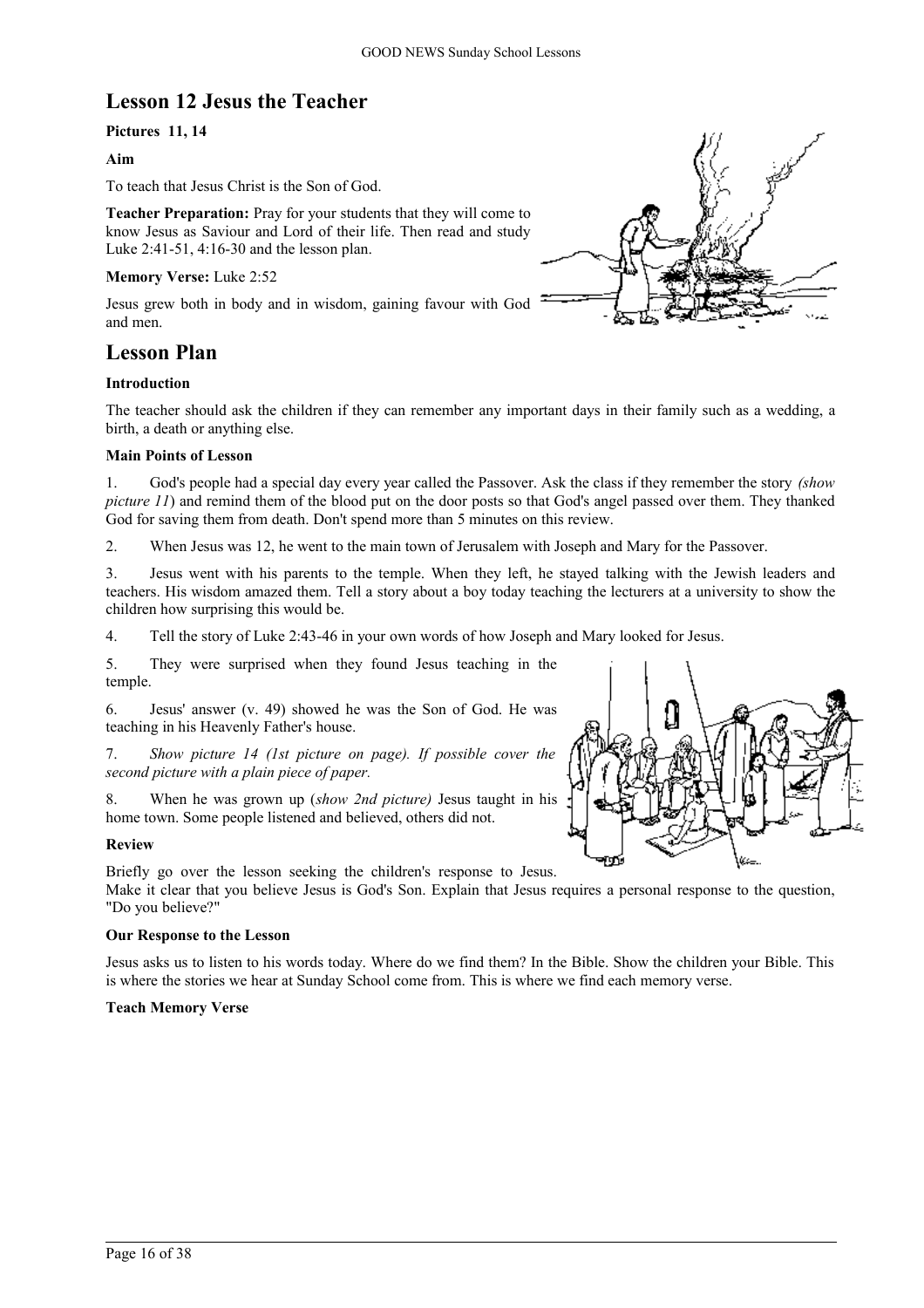# **Lesson 13 Jesus the Worker of Miracles**

# **Picture 15**

# **Aim**

To teach that Jesus is the Son of God and has power over all things.

**Teacher Preparation:** Ask the God who is all knowing and all powerful to help you prepare this lesson. Then read and study Mark 5:22-23; 35-43; 6:45-51 and the lesson plan.

# **Memory Verse:** Matthew 28:18

Jesus drew near and said to them, "I have been given all authority in heaven and on earth."

# **Lesson Plan**

# **Introduction**



Ask the children to tell you who are the people they know in their town or city who have power or authority over us.

Answers you may get are the governor, the police, town council, teachers, parents, etc.

# **Main Points of Lesson**

1. Who is Jesus? Try to lead straight on from your introduction to this question. You may get different answers such as a great man, a prophet, a teacher, the Messiah, the Son of God. This week we have 3 stories about Jesus, who is God, and who came into the world to show us what God is like. On earth, one of his names is Son of God. Jesus has the power of God. He can do the most wonderful things. Jesus' power is greater than anyone else's because He is God.

2. Tell the story of blind Bartemaeus just as Mark writes it. Read the story through several times so you know it. Jesus has the power to make a blind person see.

3. One day Jesus was asked by an important man called Jairus to come to his home. His daughter was sick. Many people wanted to see Jesus first. Jesus was delayed. Messengers came to say the girl had died. Tell the story of Mark 5:36-42. Jesus has power over death. *Show picture 15*.

4. Jesus friends, who were fishermen were out in a boat. Tell the story of Mark 6:45-51. Jesus walked on water, he stopped the storm. Jesus has power over the earth, over life and death. He is God.

# **Review**

Briefly go over the lesson emphasising that Jesus miracles demonstrate that He is the Son of God with power over all things - sickness, death, nature.

# **Teach Memory Verse**

# **Our Response to the Lesson**

Ask the children to think of something they are frightened of. The teacher can make some suggestions such as going to the clinic, walking alone into a dark house.

Challenge the children to put their trust in God's saving and keeping power. God who is all-powerful is with them when they are afraid and He can take away their fear.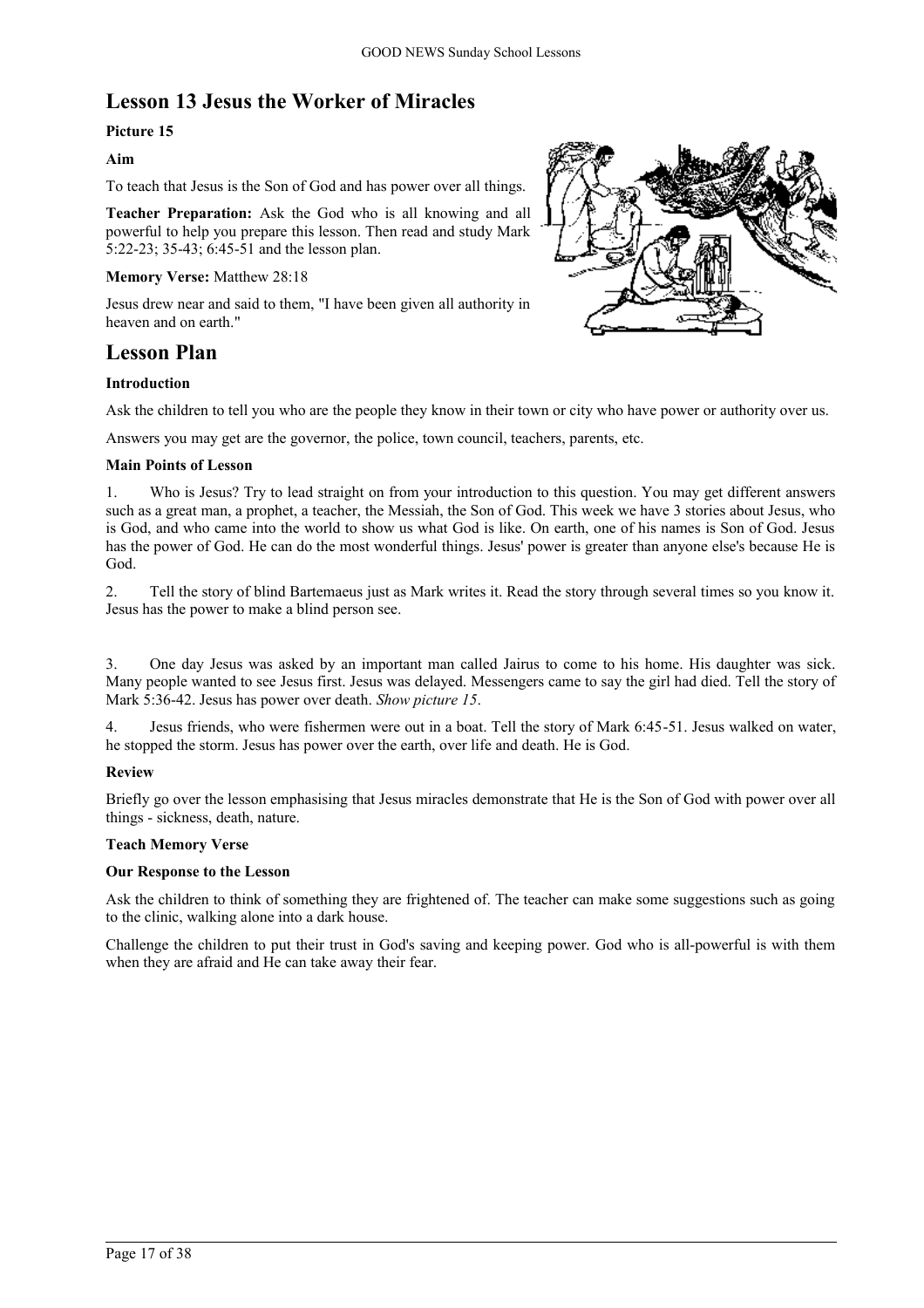# **Lesson 14 Jesus is Crucified**

# **Pictures 15, 16, 17, 21**

**Aim** To teach that Jesus Christ, the Son of God, died as the sacrifice for man's sin.

**Teacher Prepration:** Ask God to help you explain clearly to your students the significance of Jesus' death on the cross. Then read and study Mark 15:15-20; Luke 23:26-49 and the lesson plan.

### **Memory Verse:** 1 Peter 2:24

Christ himself carried our sins in his body on the cross.

# **Lesson Plan**

**Introduction** Take a mirror to the lesson. Put it in front of a child's face. Ask, "What do you see?" Answer, "My face," or "Me." Teacher asks again, "Can you see yourself clearly?"

The child will answer, "Yes"

The teacher should put a little dirt on the mirror and ask the same question. "Can you see yourself clearly now?" This time he cannot see clearly.

### **Main Points of Lesson**

1. Our sin has made our lives like this dirty mirror. God made us like himself but now we cannot see him. Jesus came to show us what God is like. Ask the children to tell you any of the things Jesus did when he lived on earth. After some answers, *show picture 15*. Review the stories briefly. These were good things. Ask, "Did Jesus ever do anything wrong?" "No. He is the Son of God."

2. Explain that Jesus taught by his work and his stories how people can worship and obey God best in their lives.

His work and his stories showed people when they were wrong and selfish. He showed them they were sinners. Many people did not like this especially the leaders who should have been teaching the people how to worship God. They were angry and had Jesus arrested by the government.

3. Jesus was given to the soldiers. Tell what happened in Mark 15:15-20. *Show picture 16.* Jesus had never sinned but he was beaten. He did not fight back. He did not get angry.

4. Jesus was taken to be crucified. *Show picture 17.* Luke  $23:26-27$ 

5. Put picture away to tell rest of story, Luke 23:32-48. The two thieves were crucified. Jesus asked God to forgive those who

crucified him. The soldiers divided up his clothes. When Jesus died the sun stopped shining. God said blood must be shed to forgive sin. Jesus shed his blood for us. He who had never sinned took our sins upon Himself and died in our place (*Show picture 21)*

# **Teach Memory Verse**

**Review** Briefly go over the lesson emphasising that Jesus who is without sin died for our sins giving His body and blood as a sacrifice. Jesus took the punishment in our place so that we might be friends with God forever through faith in Jesus' finished work on the cross.

### **Our Response to the Lesson**

Show the mirror used in the introduction. It is still dirty. Dip the mirror in some water or wipe it very clean. Just as this mirror has been made clean, Jesus washed and wiped away our sin when he died on the cross.

### Have you thanked Him?

Ask the children why we call the Friday on which Jesus was crucified "Good Friday?"







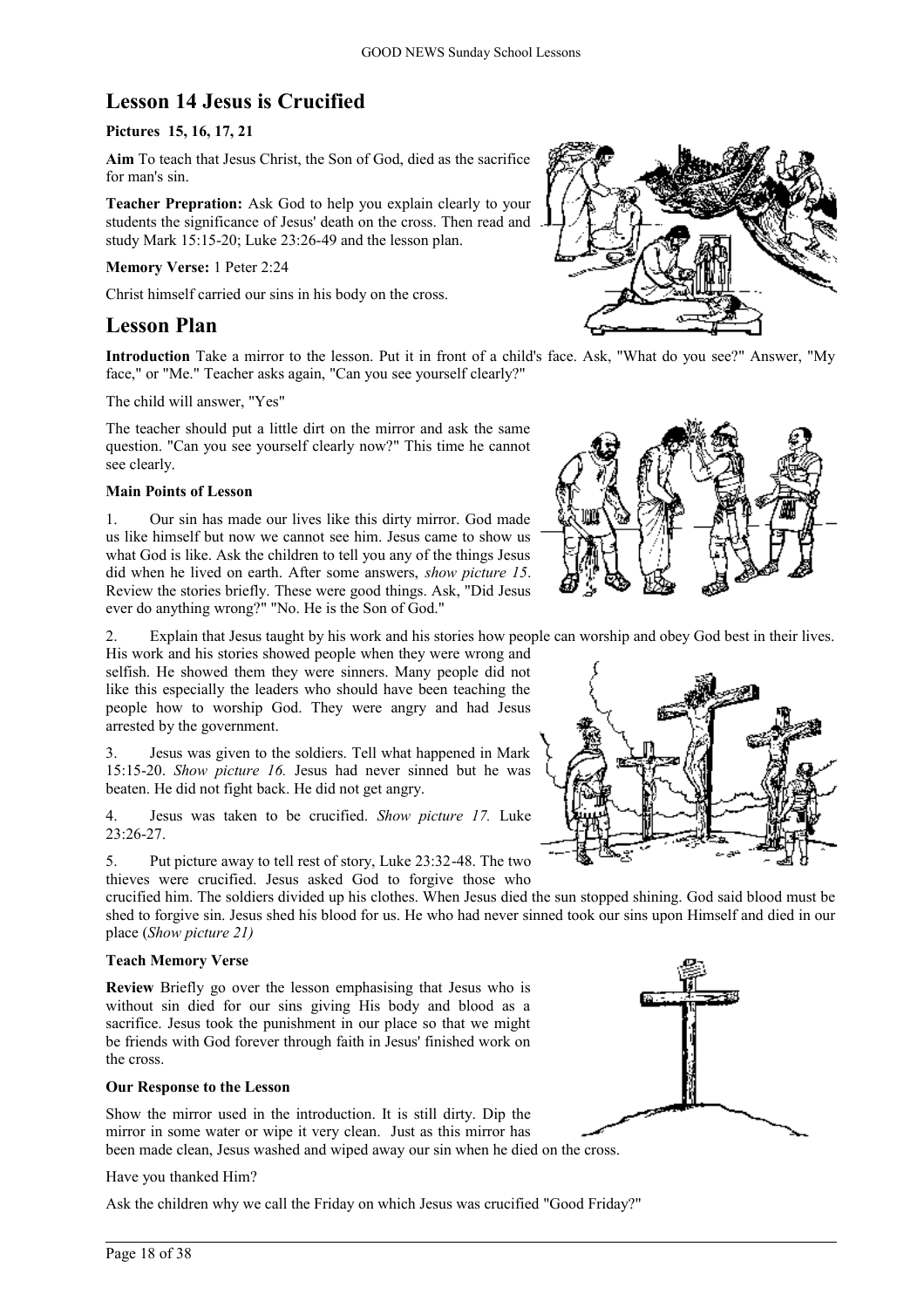# **Lesson 15 Jesus is Alive**

# **Picture 18**

# **Aim**

To teach that Jesus Christ, the Son of God, rose from the dead and is alive today.

**Teacher Preparation:** As you prepare this lesson rejoice in the presence of the Living Christ. Then read and study Luke 24:1-10 and the lesson plan.

### **Memory Verse:** Luke 24:6

Jesus is not here, he has risen.

# **Lesson Plan**



Prepare on a tray or piece of carton, a garden tomb like Jesus was put into. This is very easy with earth or sand, about some big stones and some flowers.

### **Introduction**

Easter Sunday is a very special day. At first there was a secret about Easter. Secrets are something we keep very quiet about. We whisper them. The teacher should whisper to the first child at the beginning of each row, "Jesus is alive." Each child whispers it to his neighbour until everyone has heard it. Teacher continues by saying that now everyone should know about this secret. They should know what happened at Easter so we need to shout aloud what we first heard whispered. Everyone shouts out together, "Jesus is Alive!"

Show the garden tomb to the children. Jesus died on a cross and was put in a cave like this, made out of rock with a very big stone in front. Too big to move.

### **Main points of the Lesson**

1. Jesus was crucified on a Friday. Very early on the Sunday morning three women came to the tomb where the dead body of Jesus had been taken. They were going to put oil and perfume on his body. They wondered how they would move the stone away.

2. Tell how they found the stone rolled away. They went in, saw the angels and were very frightened, v.3-5.

3. The angels asked them, "What are you doing here? Jesus is alive. Why are you looking for him where dead people are put? Don't you remember what he said? After 3 days he would rise from the dead." v.5-7. *Show picture* 18. Point to the empty grave clothes.

### **Teach Memory Verse**

4. The women remembered what Jesus said. They were so happy. Jesus is alive. They ran back to tell Jesus' disciples. Jesus is alive now. He had to die for our sins. He loved us so much. The teacher could mention some children individually saying, "Jesus died for you Henry," or "Jesus died for you Grace". Teachers must use their discretion about this. Our sin could not keep Jesus dead. God made him alive. Jesus has victory over death so that one day we may live with him.

### **Review**

Briefly go over the lesson to bring out that because Jesus overcame death and is alive for evermore we no longer need to fear death.

### **Our Response to the Lesson**

Ask the children why Jesus had to die? Emphasize Jesus is alive now. Point to the empty tomb.

Sing a song about Jesus being alive.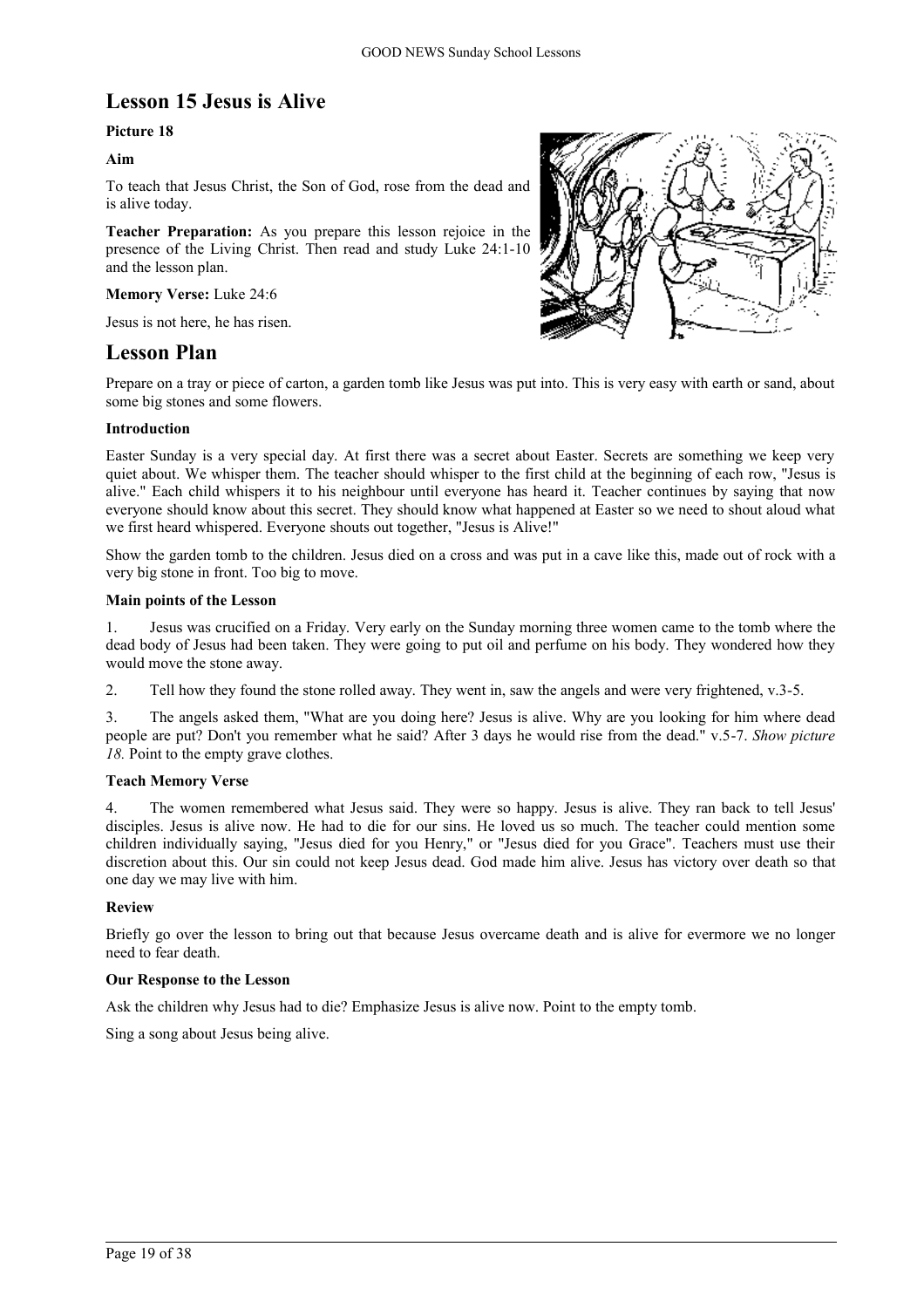# **Lesson 16 Jesus Appears to His Disciples**

# **Pictures 17, 19**

# **Aim**

To teach that believing Jesus rose from the dead brings joy. By his victory over death he saved us from sin.

**Teacher Preparation:** Pray for your students that they will not be doubters but believers. Then read and study John 30:19-29 and the lesson plan.

# **Memory Verse:** John 20:20

The disciples were filled with joy when they saw the Lord.

# **Lesson Plan**

### **Introduction**

Tell the class about some surprising news you once had. It was so surprising that at first you didn't believe it. Try to make it an example of good news. For example, you gained high marks in an examination which you didn't expect to pass.

### **Main Points of Lesson**

1. Jesus' friends were very sad or very frightened. Why? *Show picture 17.* Jesus had been crucified.

2. John 20:19-21. Describe how the disciples were together on the Sunday after Jesus was crucified on Friday. They were hiding. Suddenly Jesus was there with them. They couldn't believe it. Was it really him? Jesus showed them his hands, feet and side. They were so happy to see him.

3. Put v. 24-25 into your own words. Thomas was not with the other disciples and did not believe the news.

4. v. 26-27. A week later Jesus came again. Thomas was present. *Show picture 19.* Say Jesus' words and give Thomas' reply. Thomas saw Jesus and believed in him v. 28.

5. Jesus asked Thomas a question v. 29. He said as well: "How happy are those who believe without seeing me."

# **Review**

Briefly go over the lesson and explain that Jesus is speaking to us now as he spoke to the disciples then. We cannot see Him with our eyes yet. We know He died but is now alive. It is by believing in Jesus that we are saved for everlasting life with God.

### **Teach Memory Verse**

### **Our Response to the Lesson**

The children should be encouraged to act out the story of Thomas. Do not doubt that Jesus is alive like Thomas did at first. Believe that Jesus is alive as he said. Thank him for dying for your sin on the cross. Ask him to be your Lord as Thomas did.



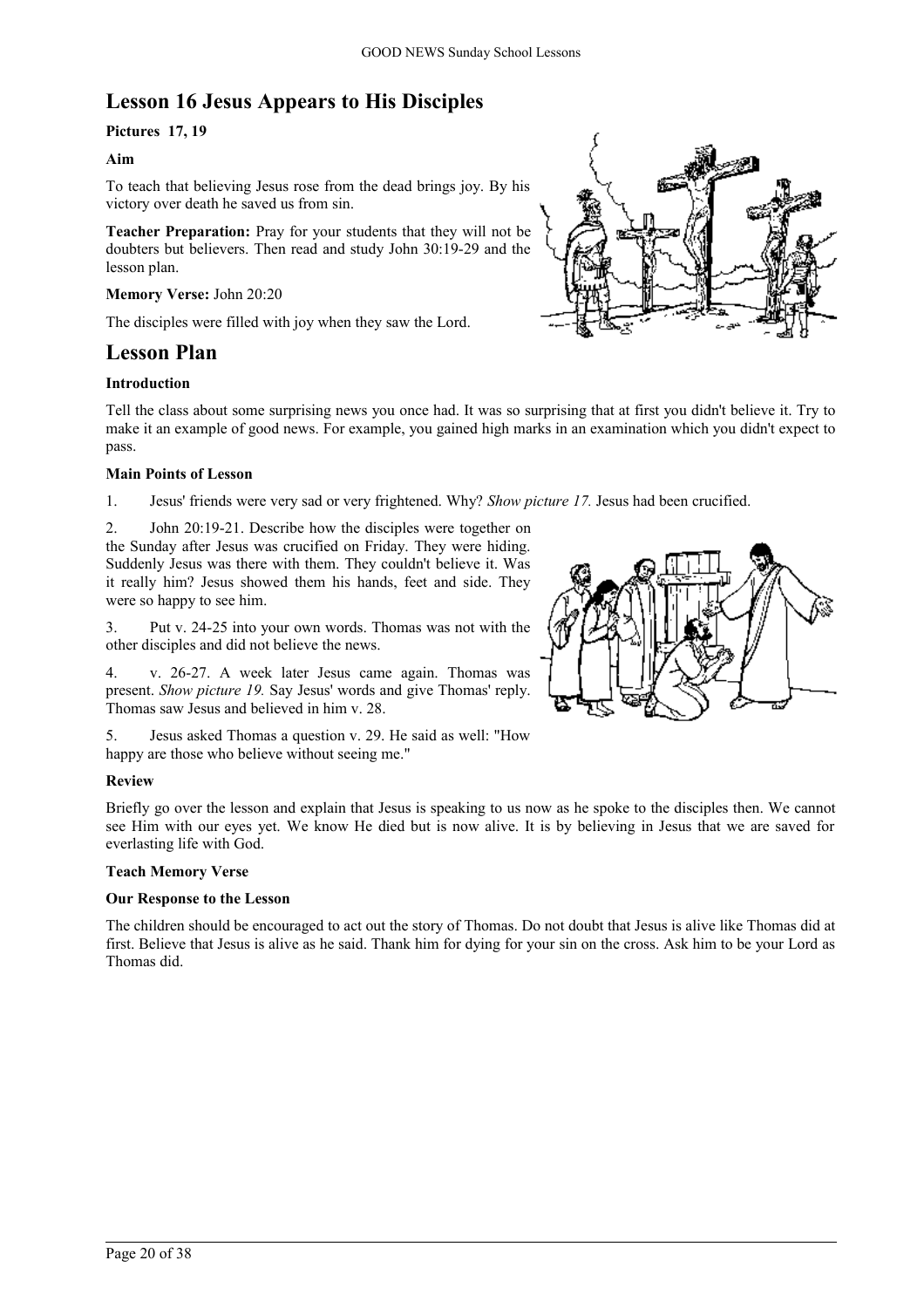# **Lesson 17 Jesus Returns to Heaven**

# **Picture 20**

# **Aim**

To teach that Jesus went back to Heaven but will return to this earth one day.

**Teacher Preparation:** As you prepare this lesson thank God for Jesus' first coming and for the certain hope of His second coming. Then read and study Acts 1:1-11, Luke 24:50-51 and the lesson plan.

### **Memory Verse:** Acts 1:11

This Jesus, who was taken from you into heaven, will come back in the same way that you saw him go to heaven.

# **Lesson Plan**

# **Introduction**

Talk about saying goodbye to someone.

When someone from the family goes to the store you know they will come back soon. You say goodbye quickly. When a member of the family leaves for a long holiday or moves somewhere else far away it is harder to say goodbye. You don't know when you will see them again.

The teacher could begin with 2 short acts of drama to show these different goodbyes. This needs to be prepared with a few children before Sunday School.

### **Main Points of Lesson**

1. Jesus had to say goodbye to his friends and disciples. Put Luke 24:50 into your own words.

2. Jesus was returning to God the Father in Heaven. He told his disciples two things. He would return but the date is unknown Acts 1:7. God would send the gift of the Holy Spirit so that the disciples could continue the work of Jesus on earth. Acts 1:8.

- 3. Jesus was taken away from the earth v. 9. *Show picture 20*.
- 4. God's messengers talked to the disciples v.10

### **Review**

Briefly go over the lesson emphasising that when Jesus returns He will come in majesty and power as King of kings and Lord of lords.

# **Teach Memory Verse**

### **Our Response to the Lesson**

When someone returns to the family after a long journey or when they have been away a long time they often come unexpectedly. Jesus is going to return. He always keeps his promises. Are we expecting his return? If we are following him, loving him and obeying him, we are ready for His return.

Sing a song about Jesus' return.

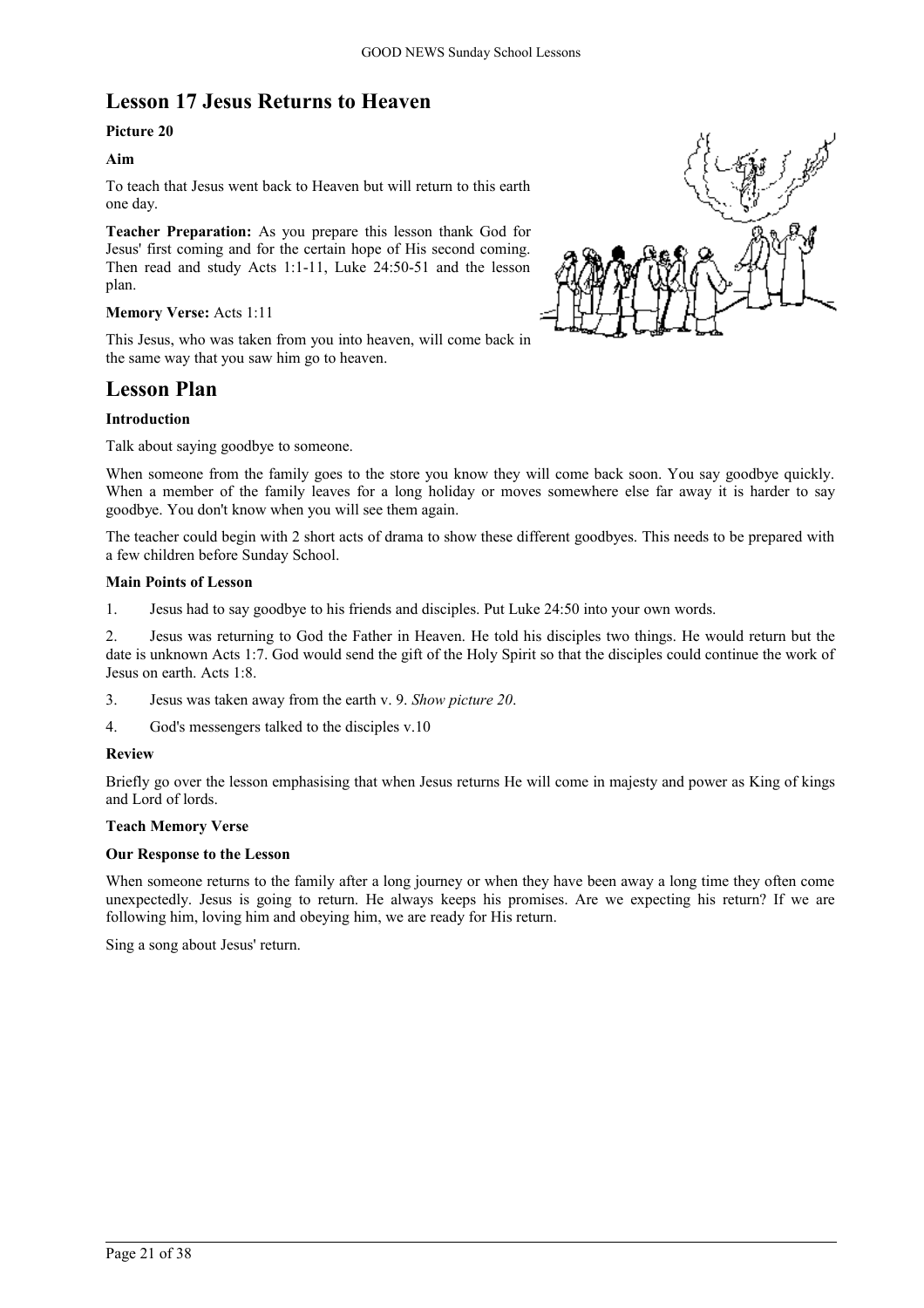# **Lesson 18 The Way Back to God**

# **Pictures 20, 22, 23**

# **Aim**

To teach that belief in the Lord Jesus Christ as Saviour is the way back to God.

**Teacher Preparation:** As you prepare this lesson thank God for leading you to Jesus who is the Way, the Truth and the Life. How blessed and privileged we are to be able to tell people about Jesus' love and power to save. Read and study Matt. 7:13-14, John 14:1-7, Rev. 3:9-10 and the lesson plan.

### **Memory Verse:** John 14:6

I am the way, the truth and the life. No one comes to the Father except through me.

# **Lesson Plan**

# **Introduction**

Describe the roads you walk along to get to Sunday School. Some are wide roads, some are narrow. Some have holes, some are flat. Life is like a journey along a road. Where are you going in your life?

### **Main Points of Lesson**



1. *Show picture 22.* A big, wide road which is easy leads to the place of punishment. God gave us life, we must take care of it. Give examples of this, such as if we drink too much alcohol it will harm our body; if we smoke cigarettes these will destroy our lungs; if we take illegal drugs they will affect or destroy our minds and bodies. Point to the wide road on the picture.

2. The narrow road is harder to find. It goes past the cross. It leads to life with Jesus. Point to the narrow road on the picture. *Say Memory Verse. Look briefly back to picture 20*. Jesus promised he would go and prepare a place for those who believe and trust in Him. There is no punishment for them because Jesus took it all on the cross.

3. This lesson would be easier to understand if illustrated by stories of people who took the different roads. *Tell the story of:*

a) Ananias and Sapphira, Acts 5:1-12, who took the wide road. They were selfish and pretended to the church that they were better than they really were but they lied to God.

b) The Ethiopian, Acts 8:26-38, who took the narrow road. He believed the good news about Jesus Christ.

### **Review**

Briefly go over the lesson making it very clear that the narrow road (Jesus' way) leads to abundant life now and in the world to come, whereas the wide road (the way of the world) leads to death and separation from God.

### **Our Response to the Lesson**

*Show picture 23.* God wants every person from every tribe and nation to follow him. Here is Jesus welcoming those who love him and want to follow him. Which road are you taking?

### **Teach Memory Verse**

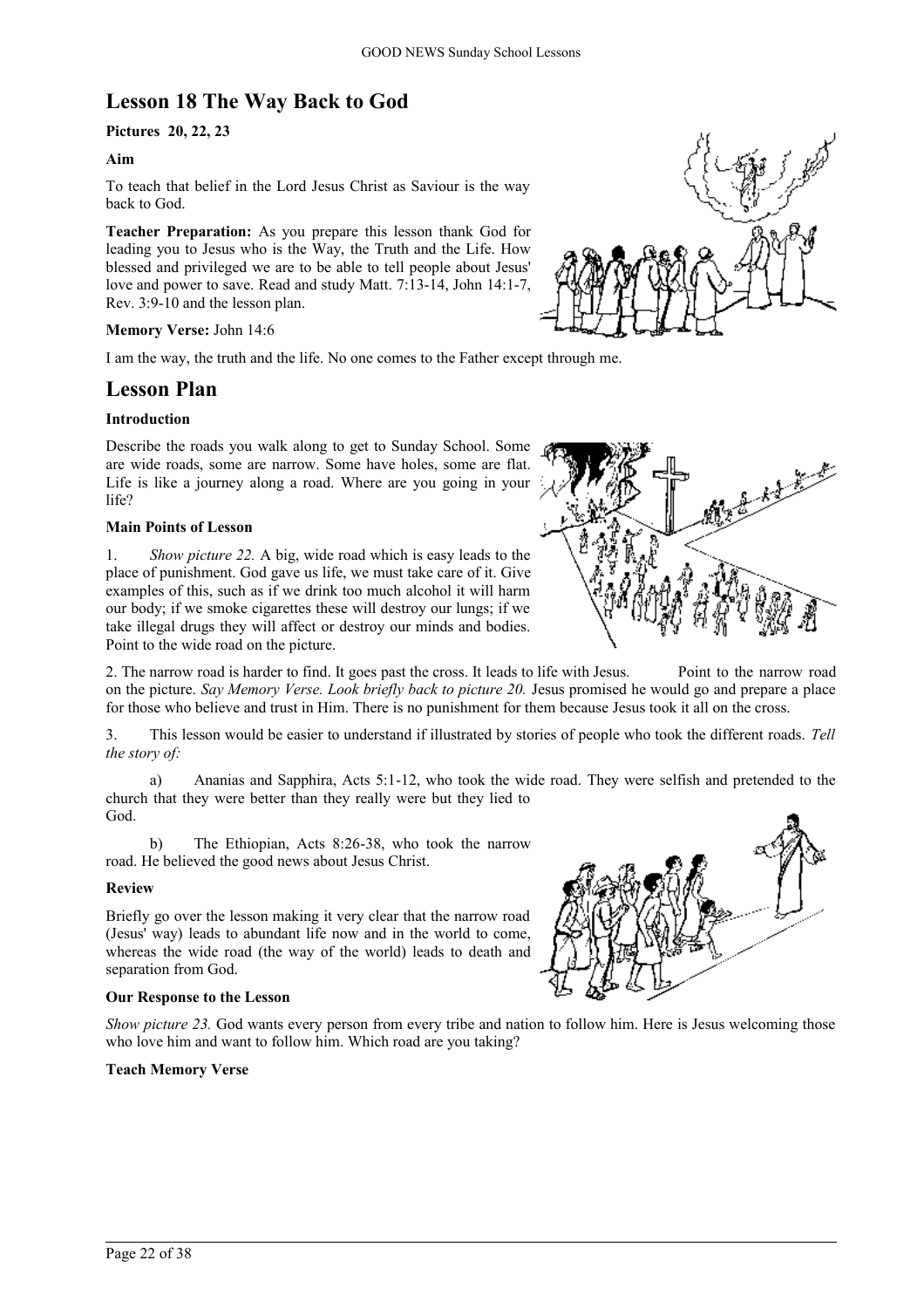# **Lesson 19 You Must Be Born Again**

# **Pictures 15, 22, 24**

# **Aim**

To teach that if we want to live with the Lord Jesus we must be born again.

**Teacher Preparation:** As you prepare this lesson thank God for the work of the Holy Spirit in your life. Ask Him to help you teach your students the Bible truth that in His love God offers us new birth in Christ. Then read and study John 3:1-17 and the lesson plan.

# **Memory Verse:** John 3:3

No one can see the Kingdom of God unless he is born again.

# **Lesson Plan**

# **Introduction**

Begin the lesson by describing how you would prepare your house for the visit of an important person. Get the children to make suggestions too. You would sweep the house, put flowers around and so on.

### **Main Points of Lesson**

1. One day when Jesus lived on the earth he had a very important visitor. He was a religious leader of the Jews. His name was Nicodemus. *Show picture 24.*

2. He came to see Jesus at night. Why did he do that? He didn't want anyone to know he had come to see Jesus. He came secretly because he was afraid of what the other leaders would say. He came because he had many questions to ask Jesus.

3. He knew Jesus was a teacher sent by God because of the miracles Jesus did, John 3:2. *Show picture 15.* Ask the children to name some miracles. Nicodemus wanted to know how he could follow God and live with Him.

4. Jesus told him he must be born again. Nicodemus asked: "How can a grown up man like me be born again?" John 3:3

5. Jesus said that this is a different birth. God's Holy Spirit is born in a person who wants to follow Him. He is changed so that he can enter heaven. *Refer to Picture 22.* We cannot change ourselves because of sin, John 3:5-6

### **Review**

Briefly go over the lesson and emphasise that the Holy Spirit in a person's life enables him/her to be born into God's family and to become an inheritor of His Kingdom.

### **Teach Memory Verse**

### **Our Response to the Lesson**

End the lesson with a brief testimony about someone whose life has been changed. Provide a few examples of people whose lives have been changed by the power of the Holy Spirit and new birth in Christ (from personal experience, from the New Testament, or from church history). The children may be able to provide examples.





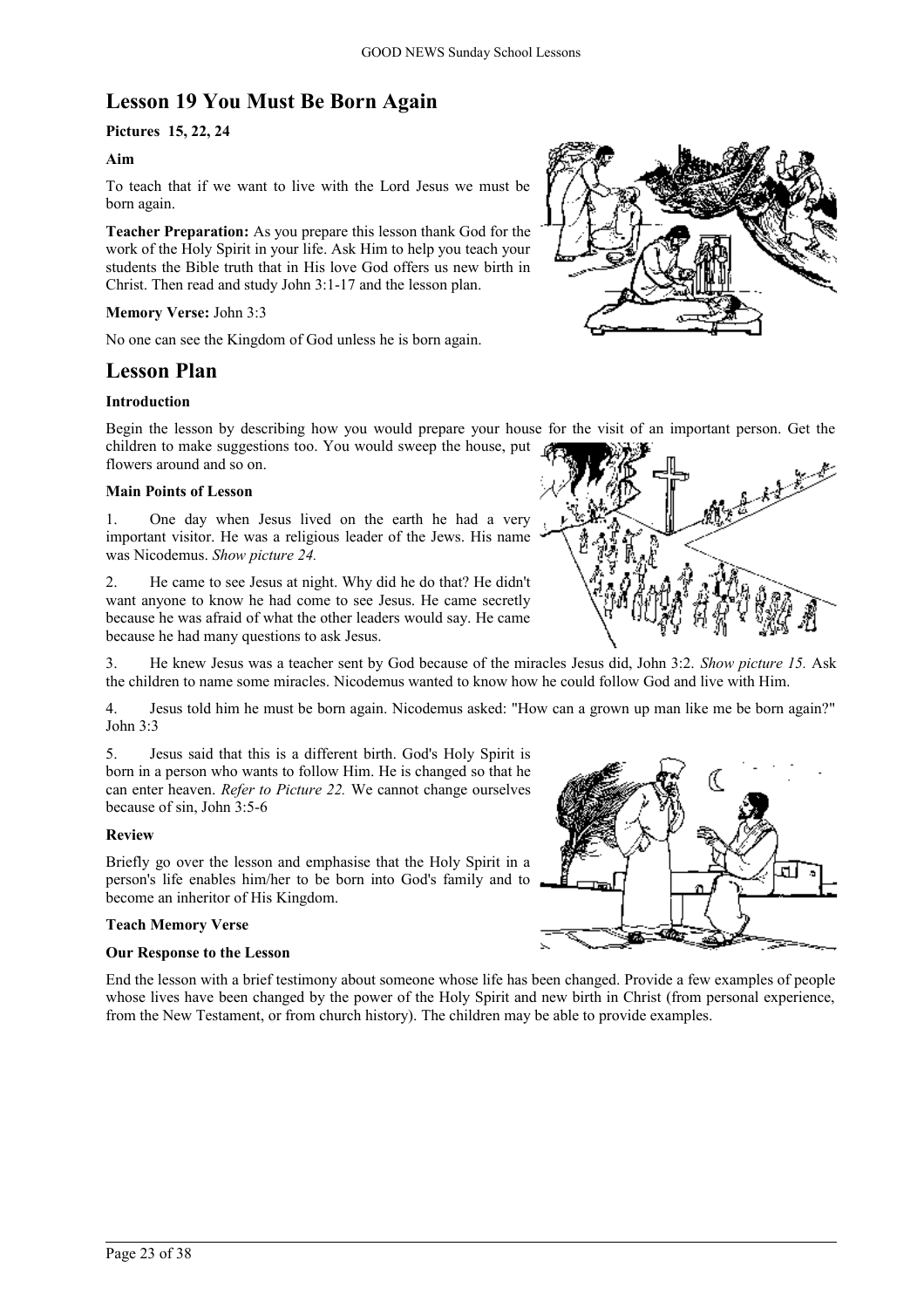# **Lesson 20 Coming of the Holy Spirit**

# **Pictures 20, 24, 25**

**Aim** To teach that the Holy Spirit of God gives Jesus' followers power to witness for Him.

**Teacher Preparation:** As you prepare this lesson remember that time when you accepted Jesus into your life and you received the Holy Spirit. Ask God's Spirit to continue to help and teach you in your Christian life. Then read and study Acts 2:1-15, 38-42 and the lesson plan.

# **Memory Verse:** Acts 1:8

But when the Holy Spirit comes upon you, you will be filled with power and you will be witnesses for me.

# **Lesson Plan**

**Introduction** Show the class a torch. Ask what we use it for? Answer: to give light so that we can see in the dark. Switch the torch on (take the batteries out before the lesson and don't let the children see you do it). The torch does not work. Take the top off and show them why. No batteries means no power.

# **Main Points of Lesson**

Note: Answers are suggested. These exact words need not be used.

1. *Show picture 20*. - The disciples look very sad. Jesus was going away from them. Ask the class:

Question: Where was Jesus going? Answer: He was returning to his Father in heaven.

Question: What did the angels tell Jesus' followers? Answer: Jesus would return again one day.

Question: Who did Jesus say would come and give them power to witness for him? Answer: The Holy Spirit.

*Show picture 24.* This man came to ask how he could follow Jesus.

Question: Who was he? Answer: Nicodemus.

Question: How did Jesus tell him to follow God? (This is a difficult question. Children may need help and encouragement to understand.) Answer: He needed to be born again by God's Holy Spirit. *Say memory verse. Show picture 25.*

2. Jesus' followers are together. Tell what happened in Acts 2:2-4.

3. The followers of Jesus went out and in the power of the Holy Spirit talked to many people from different countries and in different languages, Acts 2:5-6.

4. Peter, who ran away when Jesus was crucified, began to talk to this big crowd. The followers of Jesus were not drunk, Acts 2:14-15.

5. This is a summary of Peter's sermon, Acts 2:38-39.

Turn away from sin. Believe on the Lord Jesus Christ. Receive the Holy Spirit.

**Review** Briefly go over the lesson emphasising that God is Father, Son and Holy Spirit, and that when we accept God's gift of salvation and receive Jesus into our lives God gives us the Holy Spirit who comes and stays with us and helps us to live lives that are obedient to His Word and pleasing to our Father God.

# **Teach Memory Verse**

**Our Response to the Lesson** *Show picture 21*. Show the torch without batteries again. When Jesus first went away the disciples were like the torch, they had no power. Put batteries into the torch and switch on and show its power and light. When the Holy Spirit came they had power. Jesus gives us his Holy Spirit when we follow him. Jesus' followers did have the power of the Holy Spirit because three thousand people believed in one day and became Christians when they preached in his power. If you have given yourself to God, then God has given you the Holy Spirit to help you.



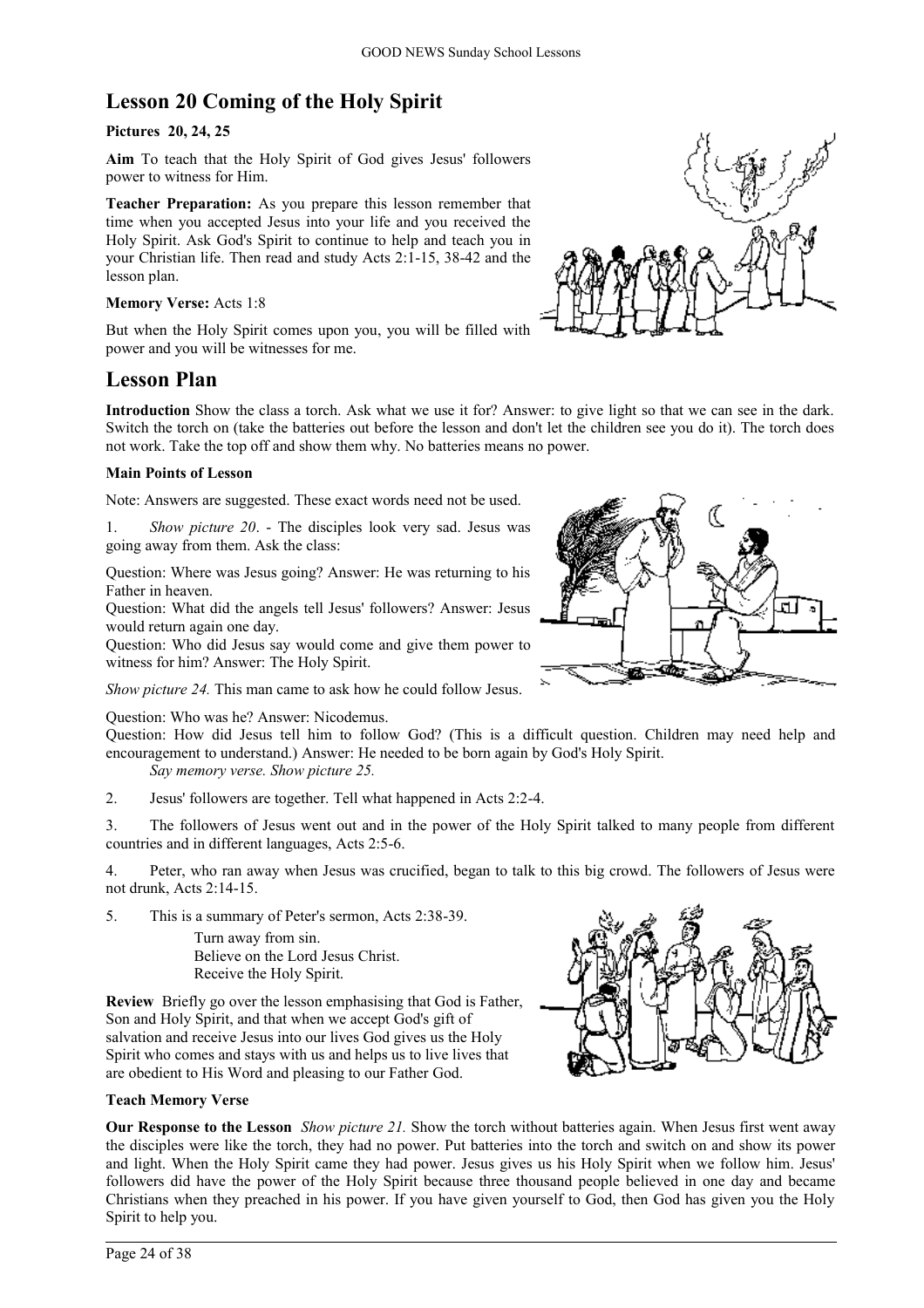# **Lesson 21 Walk in the Light**

# **Pictures 25, 26**

# **Aim**

To teach that Satan wants us to walk in darkness but God's Holy Spirit enables a Christian to walk in the light.

**Teacher Preparation:** As you prepare this lesson ask God to continue to help you to walk in the light and to be a faithful witness to God's love in Jesus. Then read and study Ephesians 5:8-20, Joshua 7, Luke 19:1-10 and the lesson plan

### **Memory Verse:** Ephesians 5:8

You must live like people who belong to the light.

# **Lesson Plan**

### **Introduction**

Before Sunday School ask two older children to help you and explain what you want them to do. At the beginning of the lesson ask the first child to walk across the room from one side to the other. Have a table and a chair there so he has to walk around them. Ask the second child to do the same but he must cover his eyes. Ask the class who walked more easily and quickly. Answer - The first, because he could see where he was going. He walked in the light.

### **Main Points of Lesson**

1. *Show the children Picture 26.* Talk about the two pictures. *First Picture:* What is the man in the first picture doing? He is walking down the road in the dark. The road is bad. He falls down the holes. He is frightened. *Second Picture:* What is the man in the second picture doing? He is walking down the road in the light. The road is good. He is happy. Stress the point that one man is in the dark and the other in the light.

2. *Look back at picture 25.* Who came to help Jesus' followers? Jesus sent God's Holy Spirit to help them. The Holy Spirit helps us to please God. This is like walking in the light. But Satan tries to make us walk in the dark. He tries to stop us following Jesus.

3. There was once a soldier called Achan. He fought in a battle against a big city called Jericho which had high walls. God said that Jericho's walls would fall down. None of the soldiers were to take anything from the city. Tell the story of what Achan took and hid in his tent. Joshua 7:21. The next battle Achan and the Israelites fought they did not win because Achan had disobeyed God. He stole. He was walking in the dark. He was punished. He was like first man in Picture 26. He followed Satan.

4. Tell the story of Zaccheus, Luke 19. Zaccheus worked for the government. He often stole money from the people. One day he heard Jesus was coming to his town. He was short so he climbed a tree to see Jesus. Jesus stopped under the tree. He wanted to come to Zaccheus' home. When Zaccheus met Jesus, he wanted to follow him. He wanted to walk in Jesus' light. Zaccheus said any money he had stolen he would return 4 times as much. Give an example (If he had stolen \$10 he would give back \$40).

### **Review**

Briefly go over the lesson and emphasise the contrast between walking in the dark (deliberately sinning and being disobedient to God's Word) and walking in the light of Christ and the Holy Spirit.

### **Teach Memory Verse**

### **Our Response to the Lesson**

Give an example of walking in the dark and walking in the light from life at home today. Try to get the children to give you examples also. For example helping with work in the home, instead of answering back or refusing to do as asked. The Holy Spirit helps us to walk in the light.



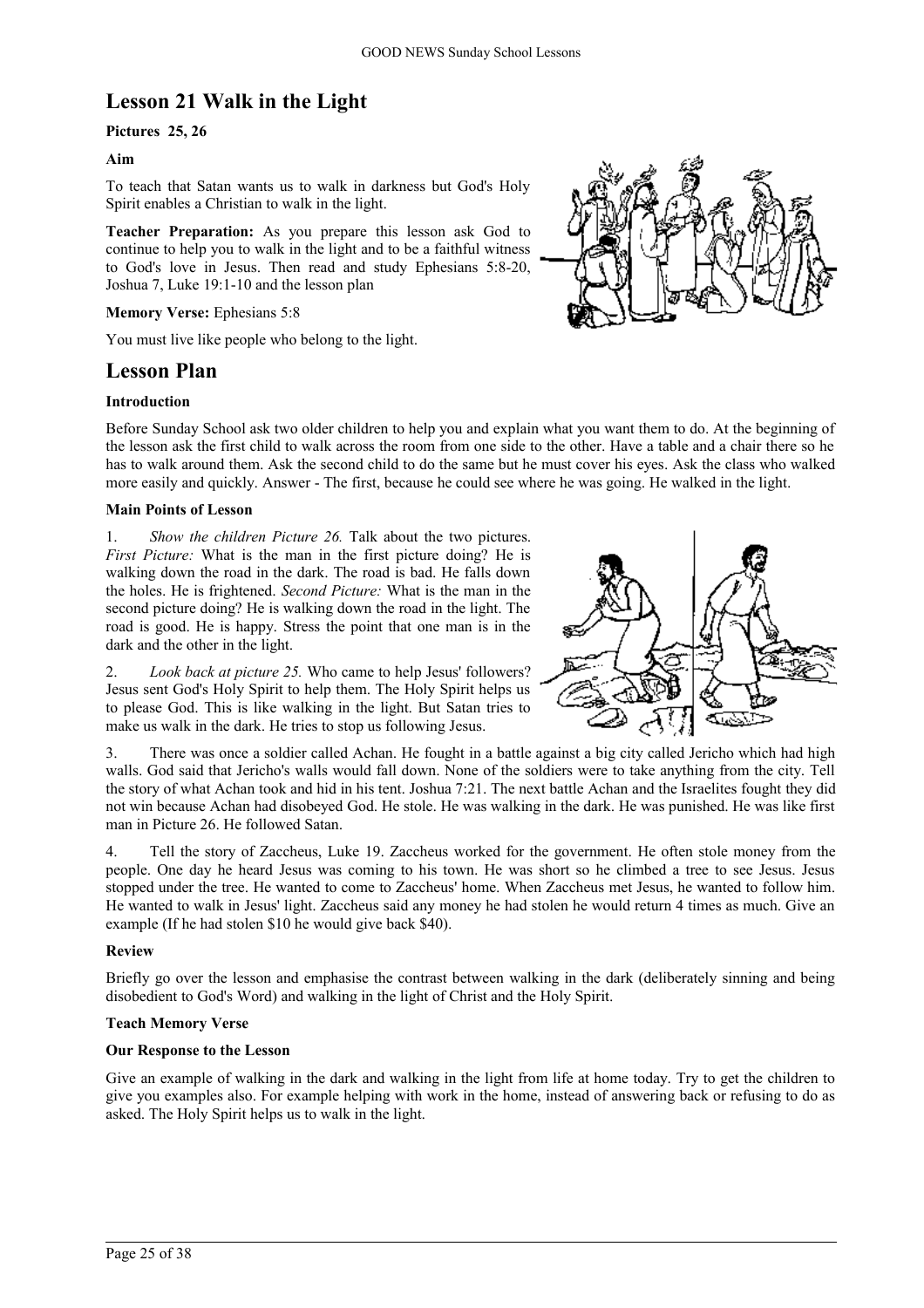# **Lesson 22 Jesus Gives Us a New Life**

# **Pictures 27, 28**

# **Aim**

To teach that a follower of Jesus is a new person. He turns his back on the old ways with the help of the Holy Spirit.

**Teacher Preparation:** As you prepare this lesson thank God that you are a new person in Christ Jesus. Ask the Holy Spirit to help you to model attitudes, values and actions that are truly Christian in your teaching ministry. Then read and study 2 Corinthians 5:14-18, Galations 5:16-26, Colossians 3:18-21 and the lesson plan.

### **Memory Verse:** 2 Corinthians 5:17

When anyone is joined to Christ, he is a new being; the old is gone, the new has come.

# **Lesson Plan**

# **Introduction**

The best way to begin the lesson would be with a word of testimony showing how the Holy Spirit helped you to overcome a temptation.

For example, perhaps there was a boy in your class at school who always abused you. One day after you became a Christian he began to say rude words to you. Instead of fighting him as you used to do, you suggested that you have a game of football together.

If you cannot think of your own example make up a story about a boy or girl similar to the one above but a real example is always much better.



### **Main Points of Lesson**

1. *Show picture 27.* A Christian is like a new person: he has been born again. Review memory verse, John 3:3 (Lesson 19). He is turning his back on the old ways. The class can tell you what the old ways in the picture are drinking, fighting, stealing, worshipping idols or putting something else before God. Read from the Bible Galatians 5:20-21. Get the class to tell you what are the old, bad ways.

2. It is important to tell the class that it is very difficult for the Christian to turn his back on the old ways. A Christian often feels he is pulled in two directions. Show the class an elastic band or a piece of elastic. Pull it in both directions. A Christian is pulled like this. The Holy Spirit is the one who has the power to help the Christian who is seeking to live God's way.

**NOTE**: The danger with this lesson is that the children are only taught to stop doing the old, bad things. There must be a positive side to the lesson. New good ways must be put in the place of the old bad ways. The new good ways will be plain for all to see in our everyday living. Read Gal. 5:22-23. Get the children to tell you what are the new, good ways.

### **Review**

Briefly go over the lesson to emphasise that becoming and being a Christian means living a changed, new life walking in God's holy ways.

### **Our Response to the Lesson**

*Show picture 28.* Here is a Christian family. The man and the wife are helping each other. The wife is looking after the children. The husband is helping to carry what they need.

With older children the teacher could read Col. 3:18-21. God says the husband must love his wife, look after her, care for her. God says a wife must love her husband and respect him.

This picture shows a different family from pictures 4 and 5, Adam and Eve, Cain and Abel. Theirs was the old way. Contrast it with the new way. Help the children to respond positively to what may be for them a new and different view of family relationships and family life.

### **Teach Memory Verse**

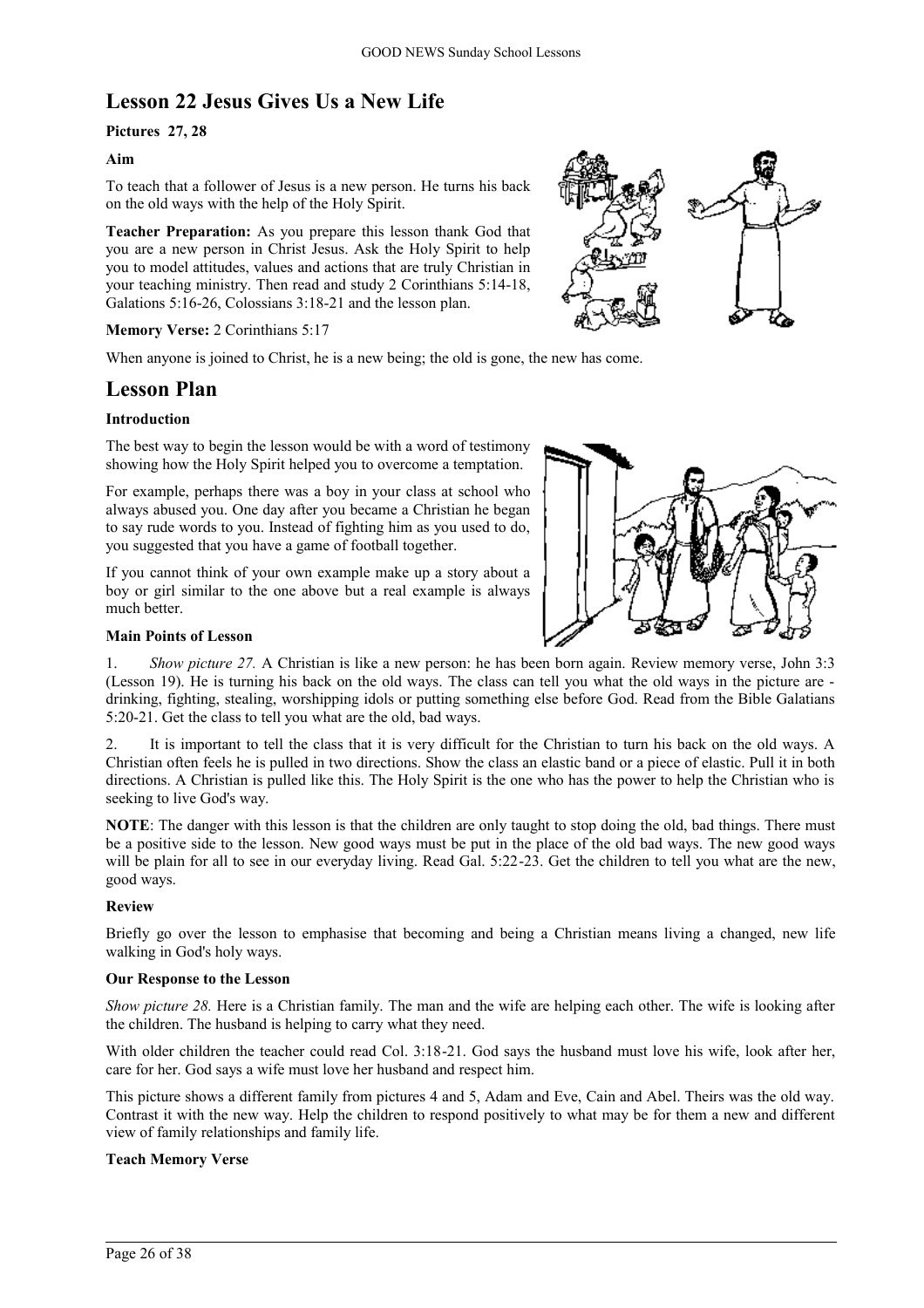# **Lesson 23 Loving Others**

# **Picture 29**

# **Aim**

To teach that following Jesus means loving and serving others and even loving our enemies.

**Teacher Preparation:** As you prepare this lesson ask God to help you teach the story of the Good Samaritan so that your students will understand and practise God's command, "Love your neighbour as you love yourself." Then read the study Luke 10:25-37 and the lesson plan.

### **Memory Verse:** Luke 10:27

Love your neighbour as you love yourself.

# **Lesson Plan**

# **Introduction**

Think of an example when a family was helped by a neighbour not a relative and tell it to the class. For example, the neighbour took a sick person of another family to hospital or did some other kind act.

### **Main Points of Lesson**

NOTE: There are 2 pictures on the same page. If possible cover up the one on the left of the page with a paper held in place with a paper clip, for first part of the story.

1. Jesus told a story once about a man who went on a journey. Tell the story of the Good Samaritan in your own words, Luke 10:30-35. Point out that the Samaritan and the Jew in Jesus' story were enemies of each other.

*Show picture 29, 2nd picture.* It is important to teach that Jesus was saying that a Christian has to do more than anyone else. He has to love and help his enemy not just his friend.

### **Review**

Briefly go over the lesson to show that God expects us to love others as He loves us. We can only do this, of course, through the power of the Holy Spirit and not through our own determination or strength.

### **Our Response to the Lesson**

*Show picture 29, 1st picture.* Who does that mean helping today? Get suggestions from the children. It means people who have done wrong to us. It means people from another tribe. In the picture the men have dropped their weapons. We can only love those who hate us through the power the Holy Spirit gives us to do this.

### **Teach Memory Verse**

This is a very good story to act. You can act it as a modern story with a person helping some one from a tribe who is thought of as an enemy.

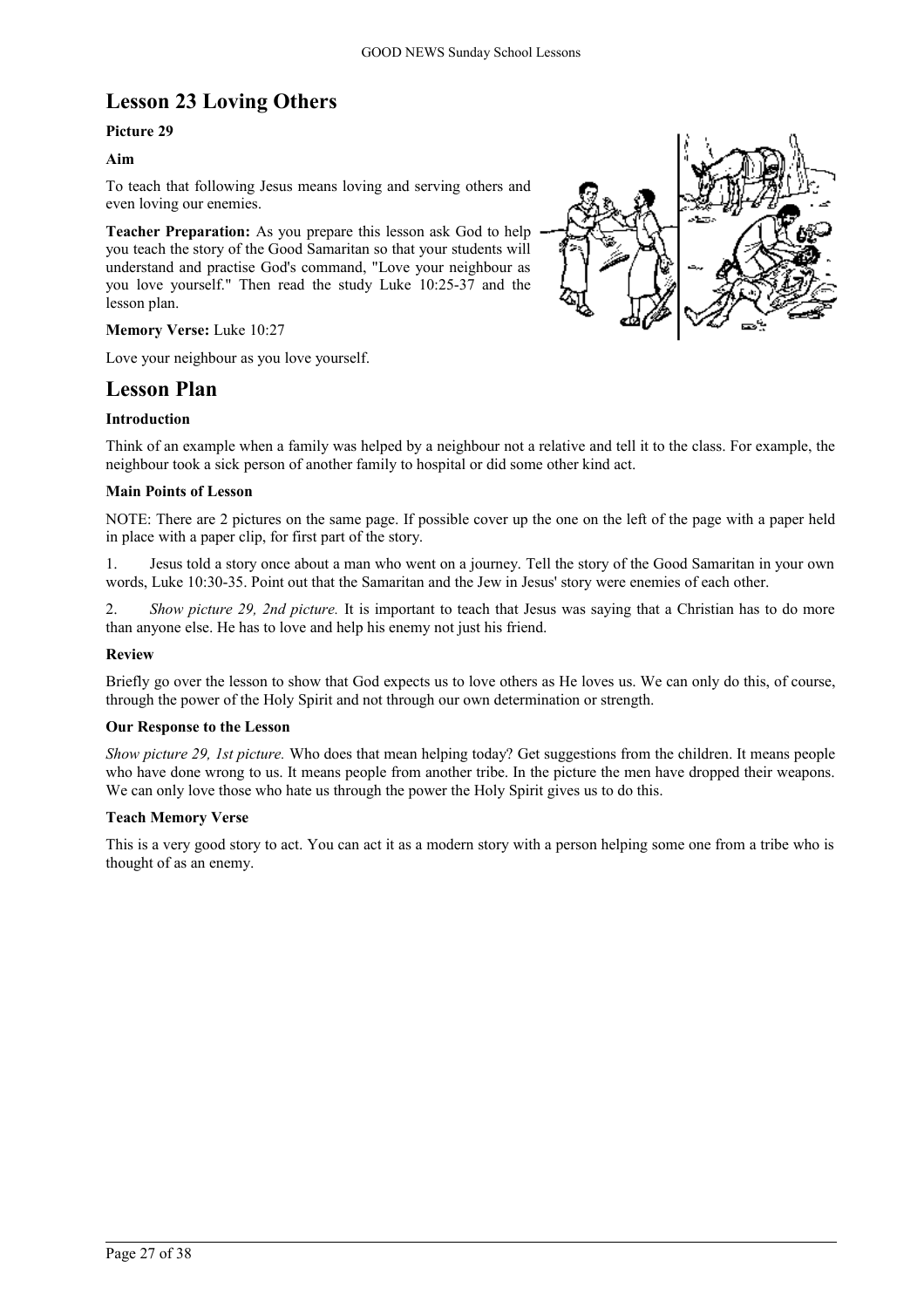# **Lesson 24 God's Power, Not Magic**

# **Picture 30**

# **Aim**

To teach that Christians do not need charms. God is more powerful than any charm or evil spirit.

**Teacher Preparation:** As you prepare this lesson renew your allegiance to the one true God as you worship Him and commit this lesson and your students to Him. Then read and study Acts 19:11- 20 and the lesson plan.

### **Memory Verse:** Luke 10:27

Love the Lord your God with all your heart, with all your soul, with all your strength and with all your mind.

# **Lesson Plan**

# **Introduction**

The children will have seen charms being worn by people around the neck or wrist or else where, they may even wear them themselves. Ask the class (not a child who is wearing one) why people wear charms. The answer you want is that people believe they are a powerful protection.

### **Main Points of Lesson**

1. Tell the following story. This is a story set in Africa.

There was no rain in Riwoto, Southern Sudan. The crops were dying. The elders came to see Pastor Peter - the missionary from Kenya. They asked him, "Please will you pray to God to send us rain?" Pastor Peter said he would but first they must take off all the charms they were wearing. If they prayed together with those on they were not trusting in God's power. The charms were taken off and with the Pastor they prayed for rain. That night it rained so hard that Pastor Peter could not leave his house the next day. It was a very powerful witness to people who did not know the power of God.

2. *Show picture 30.* Talk about what the men are doing. It is not easy to destroy charms etc. It is a big step of faith to trust in God's power. The men are obeying God's command.

# **Teach Memory Verse**

God will bless us when we do this as he did the people at Riwoto.

3. Tell the story of Acts 19:18-20 in your own words. The people of Ephesus made a big fire of all the books of magic and charms. God blessed them because they showed they trusted his power. The church grew.

# **Review**

Briefly go over the lesson emphasising that God's love and power are completely sufficient for our daily Christian living. No one else and nothing else has any power to help us.

# **Our Response to the Lesson**

If possible, end this lesson with a story you know like the one the lesson begins with.

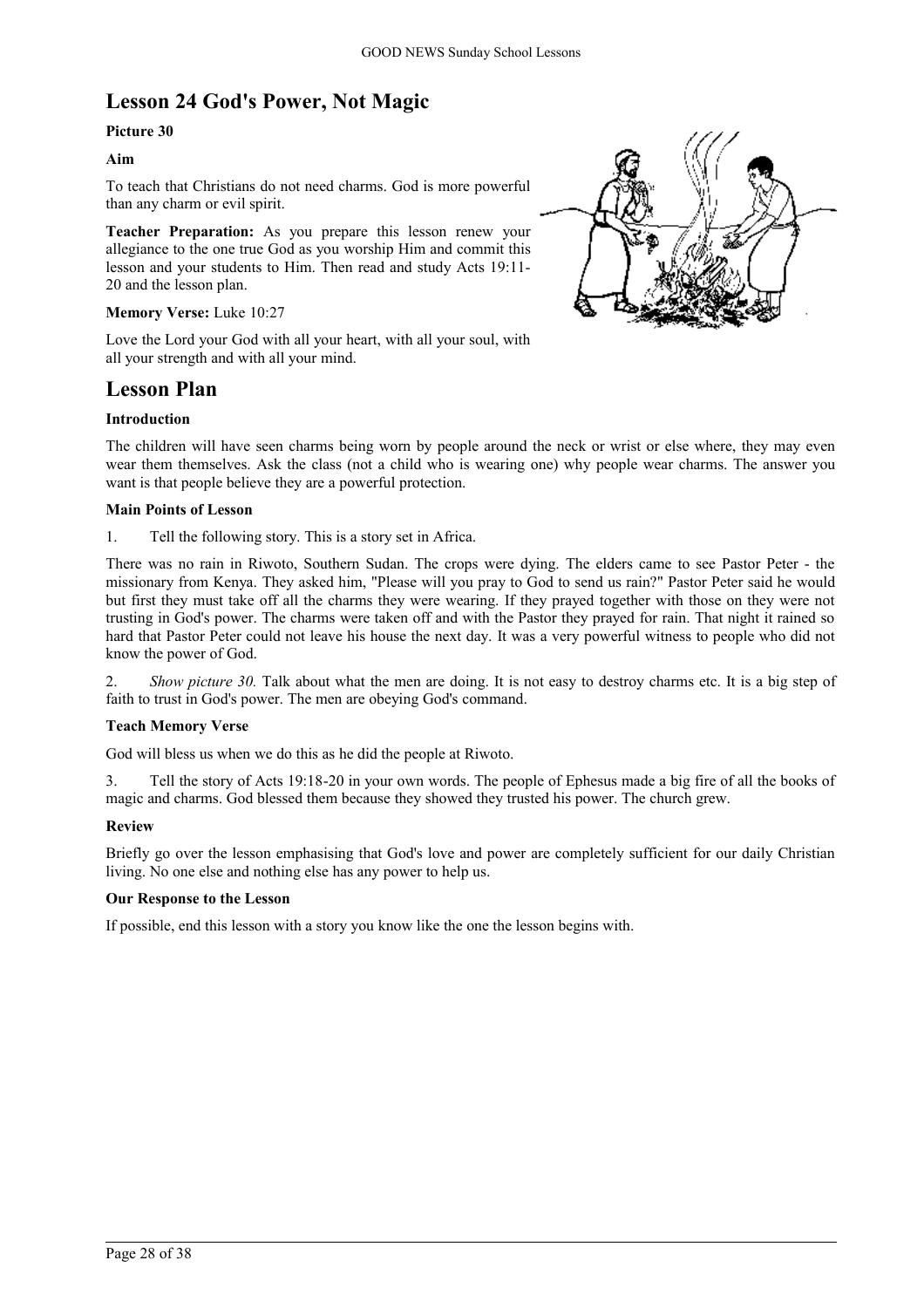# **Lesson 25 God has Power Over Evil Spirits**

# **Picture 31**

# **Aim**

To teach that the Lord Jesus Christ has power over evil spirits.

**Teacher Preparation:** As you prepare this lesson praise God that Jesus has overcome Satan and evil, and thank Him that you and your students and Christian believers do not have to fear evil spirits because they are subject to the power and authority of the Lord Jesus Christ. Then read and study Luke 8:26-39 and the Lesson Plan.



# **Memory Verse:** 1 John 4:4

The Spirit who is in you is more powerful than the spirit in those who belong to the world.

# **Lesson Plan**

# **Introduction**

Before the Sunday school begins ask about 6 or 8 of the older children if they will help you at the beginning of the lesson. They should be an even number and boys may enjoy this more than girls. At the beginning of the lesson divide your helpers into two teams of equal numbers to have a game called Tug of War. A teacher may like to be the leader of each team.

Each team member holds around the waist of the person in front. The leaders hold hands. A mark is made on the floor between the two leaders. At the word "Go" each team has to try and pull the other across the mark. The team members must not let go of each other. Play this game once and then send children back to their places.

### **Main Points of Lesson**

1. That game was fun but suppose it was like a tug of war going on in your head. You would be mad. One day Jesus met a man like that. *Show picture 31*. This man is not in his right mind. Describe how he lived and what was the matter with him. His body was possessed by (belonged to) many evil spirits, Luke 8:27,29-30.

2. Describe how one day Jesus met him. The evil spirits knew who Jesus was and recognised his power over them, Luke 8:28.

3. Jesus ordered the evil spirits out of the man and allowed them to go into the pigs. Jesus has power over all the evil spirits. The demons were forced to leave the man called Mob (Legion) because Jesus is far more powerful than any demon, Luke 8:32-33. Demons or evil spirits are afraid of Jesus. Jesus' power can take away our fears of evil spirits.

4. The man called Mob was like a new person, Luke 8:35. He asked if he could stay with Jesus but Jesus gave him a new job to do, Luke 8:39. He was a changed person.

# **Review**

Briefly go over the lesson emphasising that because of his authority and power Jesus was able to help a man other men thought was evil, mad, dangerous and impossible to save. Nothing is too hard for God.

# **Our Response to the Lesson**

### **Teach Memory Verse**

As you teach it explain that it means God's Holy Spirit in the Christian is more powerful than any spirit in the world. Evil spirits cannot harm us as Jesus protects us when we ask for his help.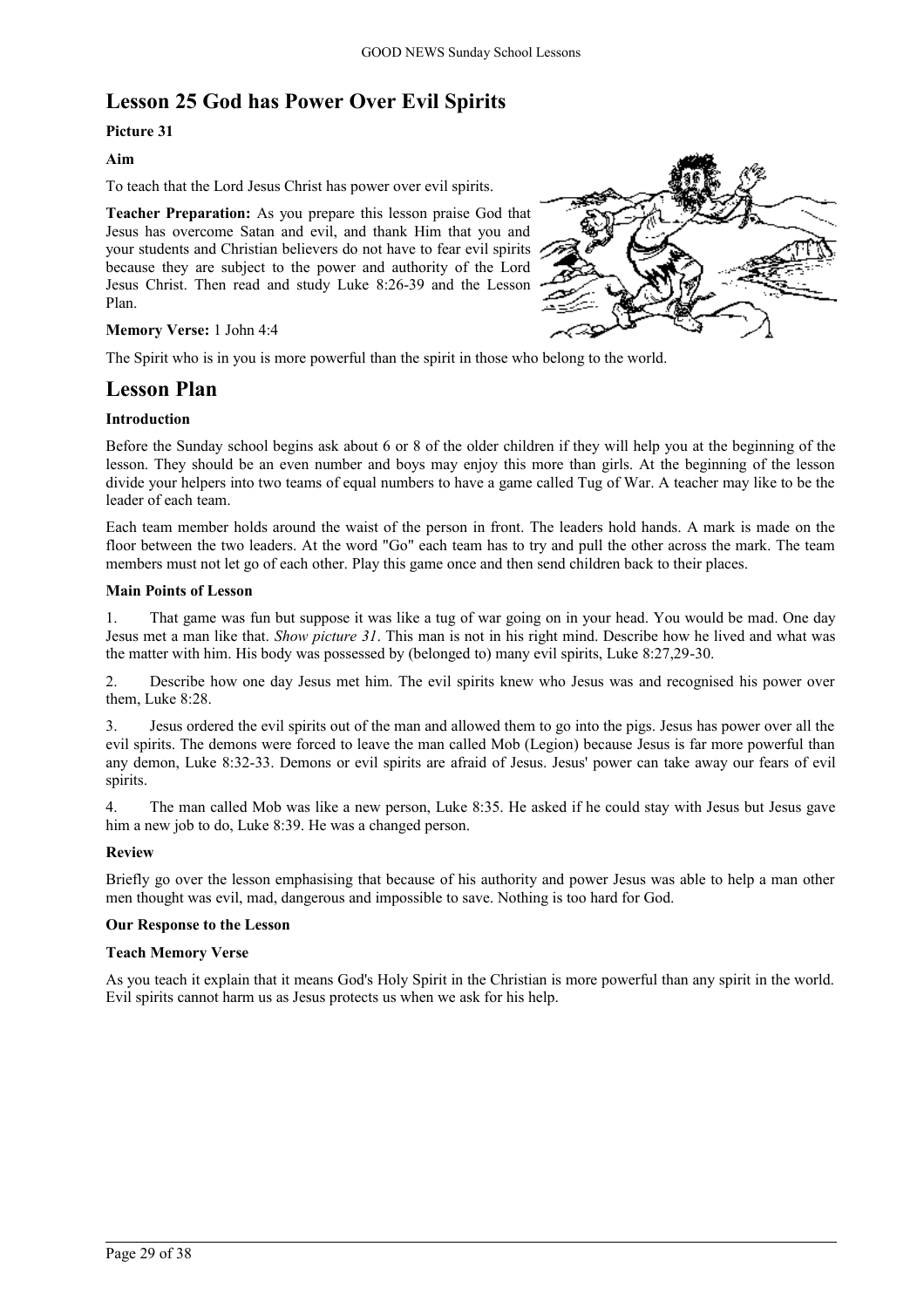# **Lesson 26 Satan's Opposition**

# **Picture 32**

### **Aim**

To teach that Satan tries to stop us following Jesus Christ.

**Teacher Preparation:** As you prepare this lesson ask God to thwart Satan in his efforts to prevent your students coming to Christ. Praise God for any student who you know has committed his/her life to the Lord. Then read and study James 1:14-15, 1 Peter 5:8-9, Mark 10:17-22 and the lesson plan.

**Memory Verse:** Continue to learn last week's verse 1 John 4:4 or 1 Peter 5:8-9.



Be alert. Be on the watch. Your enemy the devil roams round like a roaring lion looking for someone to devour. Be firm in your faith and resist him. 1 Peter 5:8-9

# **Lesson Plan**

### **Introduction**

Begin with a short story either from your own experience or make one up about resisting a temptation.

Example: You are at school and the teacher is giving a test. You are sitting next to a boy in the class who is very clever and you can easily see his answers.

You ask the Lord Jesus to help you not to look at his paper. With God's help you keep your eyes off his paper and complete the test.

### **Main Points of Lesson**

1. *Show picture 32.* The Christian is in the middle. He is turning his back on the temptation to drink too much and to get money the wrong way. It's important to say that money and riches are not wrong. They are God's gifts but they become wrong if they have the first place in our lives.

2. Tell the story of the rich young man who came to Jesus. He really wanted to follow Jesus. He had obeyed God's commands. Jesus told him to sell his possessions not because it was wrong to have them but because they were more important to him than serving God. The young man couldn't resist the temptation. Satan knows if he can get us to want material things then we will take our eyes off God.

### **Review**

Briefly go over the lesson emphasising that following Jesus and belonging to God's family is far more precious than worldly possessions or the friendship of unbelievers who are encouraging you to turn away from God.

### **Our Response to the Lesson**

*Show picture 32 again.* Show the Christian turning away from what is being offered by Satan's friends and turning to Jesus. Ask the children what things they must turn away from. Is it quarrelling with a brother or sister? Make a few suggestions.

### **Teach Memory Verse**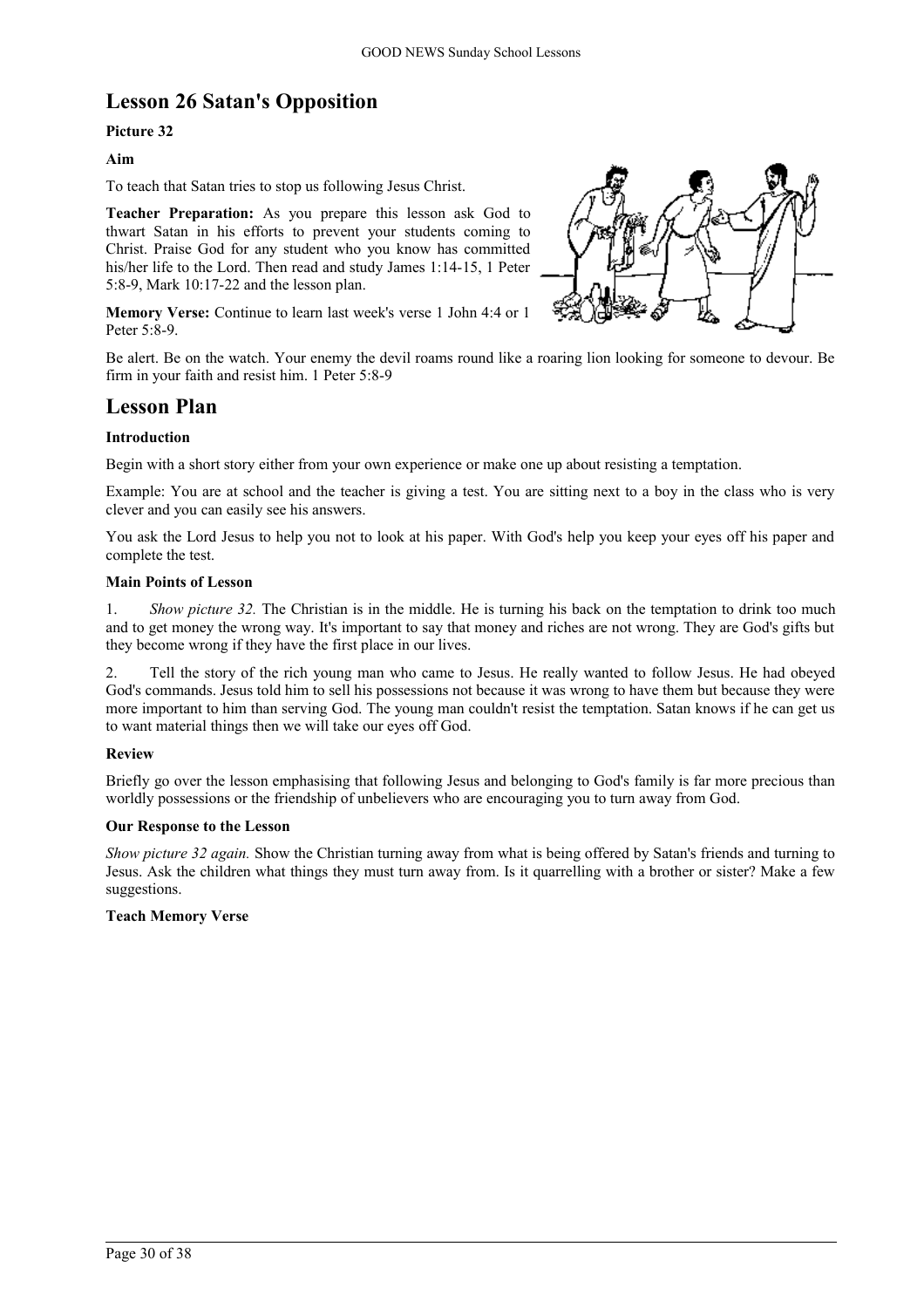# **Lesson 27 The Forgiveness of God**

# **Picture 33**

# **Aim**

To teach that when we sin, God forgives us when we are truly sorry and turn away from the sin.

Teacher Preparation: As you prepare this lesson ask God to  $\mathbf{F}$ forgive your sins as you forgive those who have sinned against you. (Don't forget that sins can be wrong things that we think or do and the things we know are right that we fail to do.) Then read and study Luke 15:11-24, 1 John 1:9 and the lesson plan.

**Memory Verse:** 1 John 1:9

If we confess our sins to God he will forgive us our sins.

# **Lesson Plan**

# **Introduction**

Begin with a story from your life or make up a story about someone who was a Christian but who sinned.

For example: Wani was a Christian. He loved the Lord Jesus and tried to serve Him. Wani had a test at school. He had learnt his work but Micah who hadn't done his work, cheated. He looked at Wani's paper. Wani hit him and a fight began. Micah should not have cheated but Wani should not have hit him. What could Wani have done?

### **Main Points of Lesson**

1. Even when we become Christians we still sin. What must we do about our sin? *Ask the children this question.* Try to get these answers:

We must know that we have sinned and done wrong.

Say we are sorry to God.

Say we are sorry to the people we have wronged.

2. Say memory verse, 1 John 1:9. If we confess our sins to God he will forgive us our sins. Jesus told a story about a man who needed forgiveness. Tell the story of Luke 15:11-24. *Note to Teacher: Read the Bible story many times so you know it well.*

*3. Show picture 33*. Point to the father. He is very happy. His lost son has come home. *Point to the son*. He has come back to the father. He is sorry for his sin. The father welcomes the son.

# **Review**

Briefly go over the lesson to emphasise that Christians still sin but know God's forgiveness when we recognise we have sinned, say we are sorry to God and turn away from our wrong doing. God forgives us just as the father forgave his son in the story Jesus told.

### **Teach Memory Verse**

Note: This is a very good story to act. Have everyone taking part except those who are really too shy.

### **Our Response to the Lesson**

The story in Luke 15 is a good story to discuss with your class and to act. Dramatisation will help to fix the story in your students' minds and to underline the lesson's main points.

The son in the story is like us when we sin. We need to say we are sorry to God. This is hard to do but God is like the father in the story. He welcomes us and forgives us when we are truly sorry and turn away from that sin.

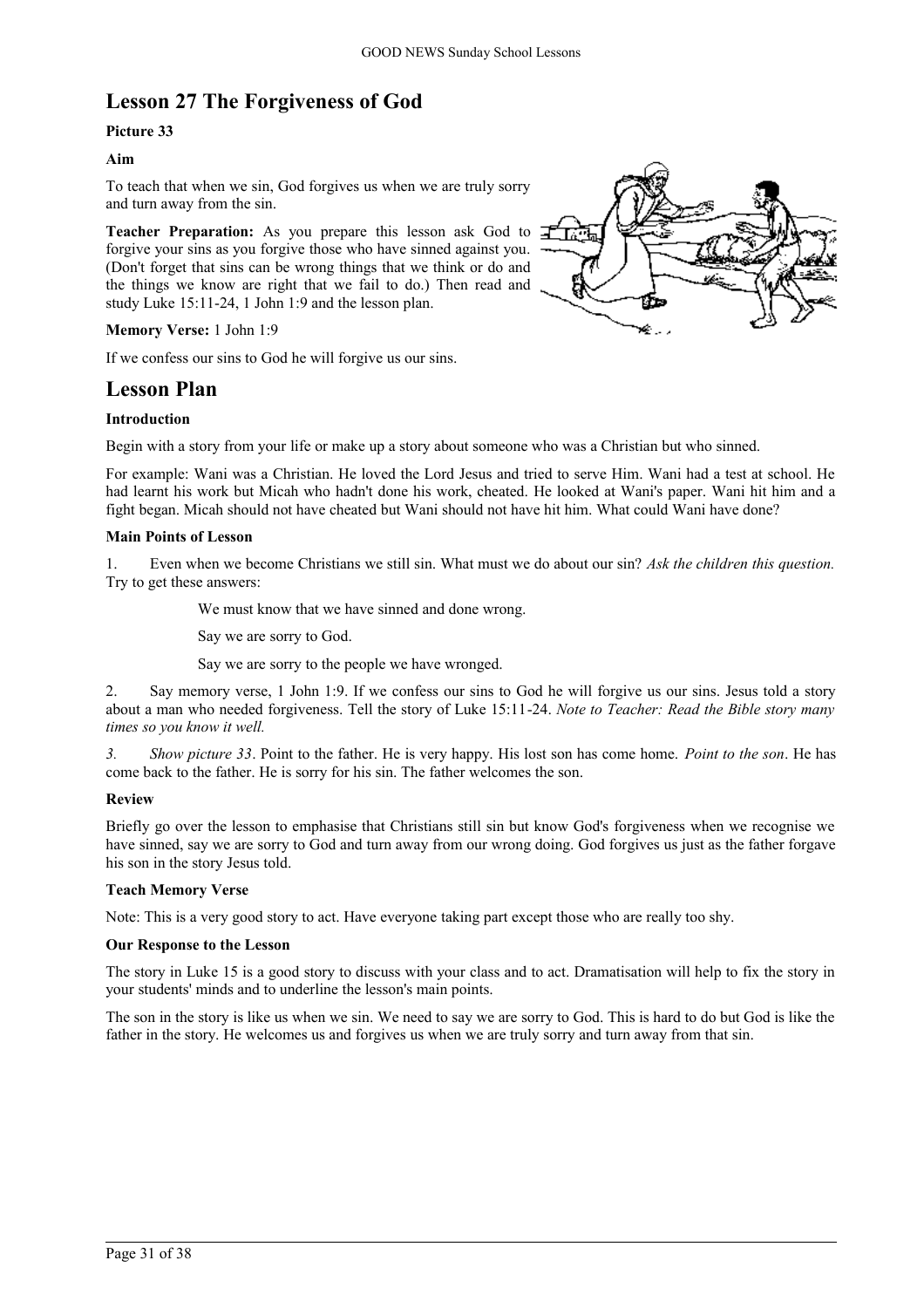# **Lesson 28 Christians Should Always Pray**

# **Picture 34**

# **Aim**

To teach that wherever he is or whatever he is doing, a Christian can always talk about it to God.

**Teacher Preparation:** A lesson on prayer is a good thing to be reminded of our own prayer life and its importance. Ask God to teach you to pray. He wants you to praise Him, to confess your sins, to thank Him, to pray for others and to bring your own needs and problems to Him. Pray to Him now. Then read and study James 5:13-18, Philippians 4:5-7, 1 Kings 17 and the lesson plan.



### **Memory Verse:** James 5:13

Is any among you in trouble? He should pray.

# **Lesson Plan**

### **Introduction**

Before Sunday School begins, arrange with a small group of about 6 children to help with this introduction. The selected children come into the class one after the other at the beginning of the lesson, acting as if they each have a different illness. For example, one could walk in holding his stomach as if he has a stomach ache; another could put her hand to her head as if she has a bad headache and so on. Ask the rest of the class what is wrong with them? They are all sick.

### **Main Points of Lesson**

1. *Show picture 34.* Someone is very sick. What do people do when they are sick? Get the children to tell you. Some suggestions:

Take traditional medicine or go to the witch doctor.

Go to the clinic or hospital and take medicine from there.

When Christians are in trouble or sick they can pray. The Bible tells us to do this. *Read memory verse.*

2. Anybody can become sick - those who are Christians and those who are not. If you are sick, pray to God and ask him to help you get well. Sometimes God will heal you at once. He may use doctors and hospitals to make you well. God is powerful and if you pray to him in Jesus' name, he will hear and answer your prayer. When God doesn't heal us immediately, we think he has not heard us praying. Sometimes God does not heal us. He has something for us to learn about him while we are sick. We can trust God. His power is greater than the witch doctor's.

3. There was a prophet called Elijah. He taught people about God. The king did not want to listen. Elijah taught the king that God is powerful and hears prayer. Elijah prayed there would be no rain. There was no rain for  $3\frac{1}{2}$  years. God looked after Elijah. He had water from a spring and the birds brought him bread and meat to eat.

# **Review**

Briefly go over the lesson making sure the children understand that God wants us to pray and Christians can pray at all times for anything (not just in regard to sickness). But we need to do more than ask. We need to love God and tell Him so, to thank Him for all His blessings, and to confess our sins. God listens to our prayers and always answers. His answer is always the right answer even when it's "No" or "wait".

### **Teach Memory Verse**

### **Our Response to the Lesson**

Get the children to tell you names of people they know who are sick. End the lesson with prayer for them.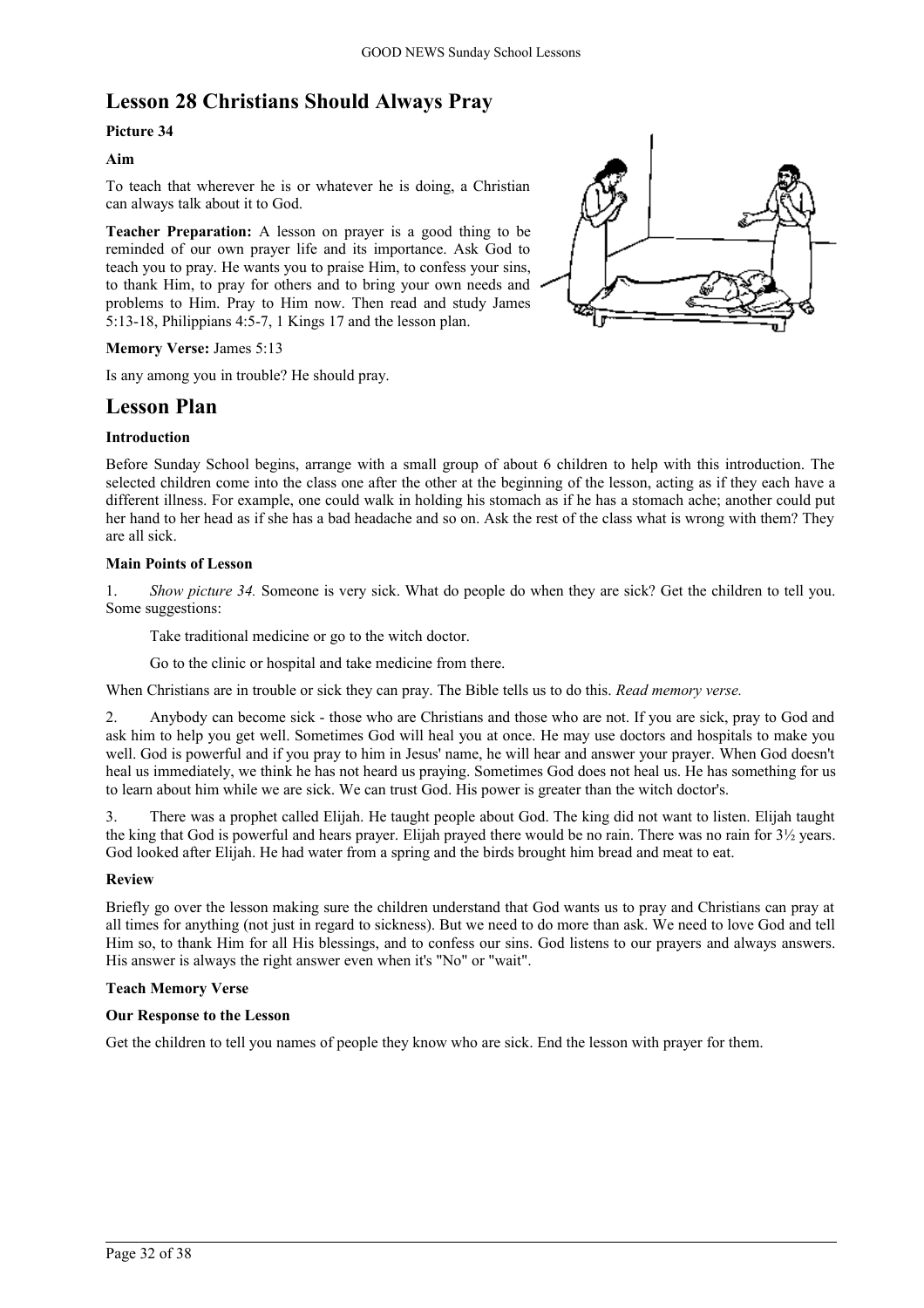# **Lesson 29 Life after Death**

# **Pictures 4, 5, 21, 35**

### **Aim**

To teach that Jesus spoke about life after death.

**Teacher Preparation:** Rejoice today and thank God that you have salvation and eternal life through faith in Jesus Christ. Then read and study John 5:21-29, John 14:1-4, and the lesson plan.

### **Memory Verse:** John 5:24

Whoever hears my words and believes in him who sent me has eternal life.

# **Lesson Plan**

### **Introduction**

Death is not an easy subject to speak about but a Sunday School lesson gives an opportunity to show the Christian teaching and practice when a death occurs.

It is very likely that there will be a funeral somewhere nearby when this lesson is given. Talk about this. By asking questions bring out the differences between a Christian and a traditional funeral. There is hope and joy at a Christian funeral as well as sadness.

### **Main Points of Lesson**

1. *Show picture 35.* We have another sad picture to look at. The man in the picture has died. His family are very sad. We all have to die one day.

2. Just before he died Jesus told his friends what would happen when we die. He told us not to be worried. Jesus died because we have sinned. *Show picture 21 and picture 5.* Death came into the world because we have sinned. *Show picture 4.* Adam and Eve disobeyed God. Jesus came to take away sin. If Jesus Christ has taken away your sins and made you a new person you do not have to be afraid. When you die you will go to heaven to live forever with God. This is called eternal life.

3. Jesus said that when he returned to his Father in Heaven, he was going to prepare a place for us to live with him. He is doing that now.

4. We are sad when someone dies. We do not see them anymore now. We are glad for them because if they love God they will be with God. Christians will meet each other again one day in heaven.

5. There are people who die who do not know or love the Lord Jesus. What happens to them? Jesus says he will judge them. We must trust his judgement. He is a true judge.

### **Review**

Briefly go over the lesson emphasising that when we belong to God's family through faith in Jesus Christ we have abundant life now and in the world to come. Jesus would not have told us this if it was not true.

### **Teach Memory Verse**

### **Our Response to the Lesson**

Pray for any people the children know who have had deaths in their family just recently.

Ask the children about the progress of those people who were sick last week. Continue to pray for them.







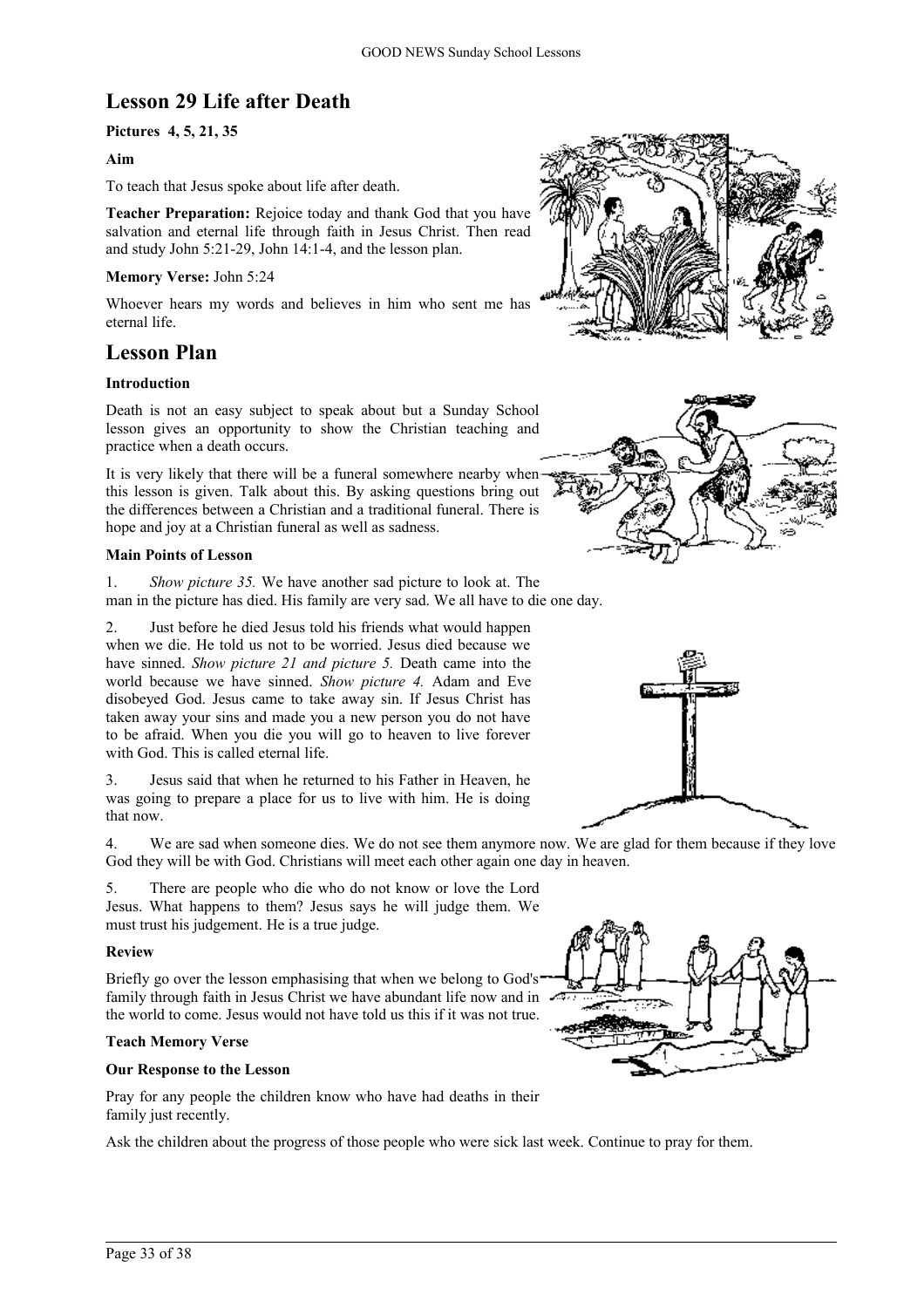# **Lesson 30 What is the Church?**

# **Picture 36**

# **Aim**

To teach that the church is made up of different people. God has given us all different gifts which we use together to worship and serve Him.

**Teacher Preparation:** Ask God to help you use your gifts for Him and thank Him for the gift of teaching. Then read and study Romans 12:4-8, 1 Corinthians 12:12-26 and the lesson plan.

# **Memory Verse:** Ephesians 5:23

Christ is himself the Saviour of the church, his body.

# **Lesson Plan**

# **Introduction**



Sing one or two songs the children know that use different parts of the body in the actions that go with it. Example: `Father Abraham has many sons,' or `Two little eyes,' or any others you know.

### **Main Points of Lesson**

1. *Show picture 36.* What are the pictures of? (A whole man in good health and one who is sick and crippled). Ask the children to identify parts of the whole man's body (eyes, ears, mouth, etc.) Call out other parts of his body and tell the children to point to each parts on their own body.

Question: What do all these parts together make?

Answer: They make a complete body.

2. Each part of the body has something to do.

Question: What does the eye do?

Answer: It is for seeing.

Continue with the other parts of the body.

3. *Look at the second picture*. What is wrong with the man? He's hurt. When one part of our body is hurt then often the whole of our body feels sick.

4. God says that all Christians are like the different parts of a body. They are all different and they are all given different jobs to do in the church. Give examples of your church. Use their names:

James is the Pastor.

Ben, Anna, Maria are Sunday School teachers.

Umberto finds seats for people in the church etc.

Each person is given different gifts by God to use for him.

### **Review**

Briefly go over the lesson emphasising that just as many strands put together make a strong rope many different people using many different gifts from God make up a strong church.

### **Our Response to the Lesson**

When a Christian in the church is in trouble, or someone in his family has died it is like the man in the picture who is hurt. How can people in the church help him? Get suggestions from the class. e.g. visit the family, take food, fetch water.

All parts of the body are important. One part of the body is not more important than any other. A Christian must not say that his gifts are more important than those of another Christian. All parts of the one body must love one another. Most of all they must love Jesus who is the head of the body.

# **Teach Memory Verse**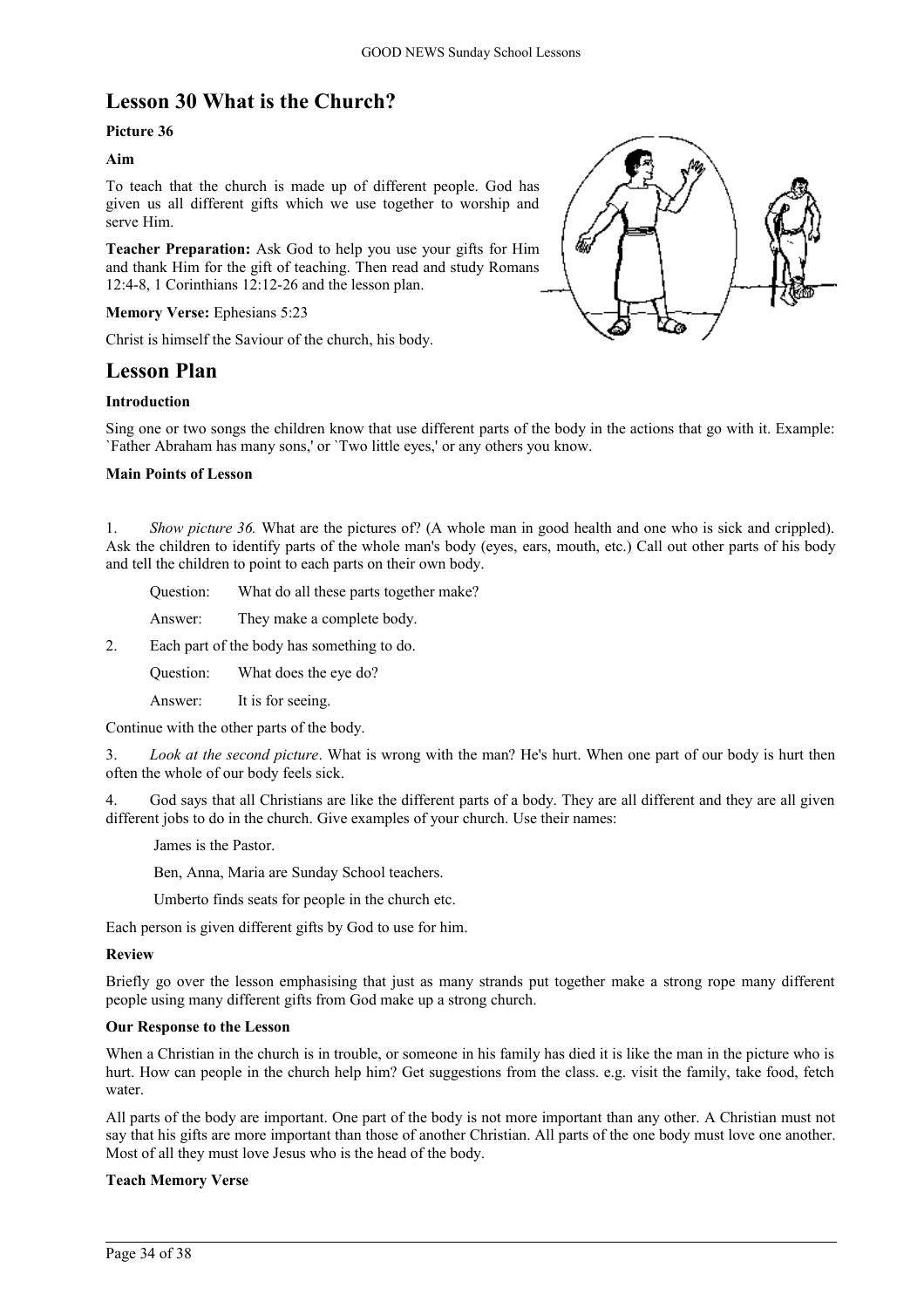# **Lesson 31 How to Worship God**

# **Picture 37**

# **Aim**

To teach how Christians worship God together in church.

**Teacher Preparation:** Pray for your students and their families that their hearts and minds might be open to the Word of God as you faithfully teach the children week by week. Then read and study Acts 2:43-47, 1 Corinthians 10:16-17, Hebrews 10:24-25, Psalm 122 and the lesson plan.

# **Memory Verse:** Hebrews 10:25

Let us not give up the habit of meeting together .... let us encourage one another.

# **Lesson Plan**

### **Introduction**

Ask the class the question - "What do Christians do on a Sunday?" One answer could be that they go to church to worship God. It may be to a building or a place in the shade of a tree.

# **Main Points of Lesson**

### *Show picture 37.*

1. Here are some different people sitting together. Some are old, some are young.Some have dark skins, some have light skins. They are Christians. A group of Christians is called the church. God says in his word the Bible that is good for Christians to meet together to worship Him.

2. What do Christians do when they meet together in church to worship God?

Get the children to give you some answers like these:

sing to God

pray or talk to God.

listen to the Word of God, that is the Bible, being taught.

share testimony with each other, that is, how God has helped them in the past week

bring gifts for God's work. Tell the children what this money is used for.

3. *Look at picture 37 again.* What is the church doing in this picture? They are having a service of the Lord's Supper or Holy Communion. Christians remember what Jesus did at the last meal he had with his disciples before he died. He broke bread into pieces and gave it to his disciples to eat. This was like his body being broken when he was crucified. He gave his disciples wine to drink. This was to show his disciples that his blood was shed. Christians do this to remember Jesus died and to say thank you to him.

### **Review**

Briefly go over the lesson emphasising that when we come together to worship God we have an opportunity to use the gifts God gives us and to learn from each other. It is a happy and special time of fellowship and sharing.

### **Our Response to the Lesson**

When we come to church to worship God He is pleased and we encourage one another and learn more about Him.

### **Teach Memory Verse**

When we come to Sunday School and church we are obeying Jesus and giving him joy. It will help us to follow and obey him.

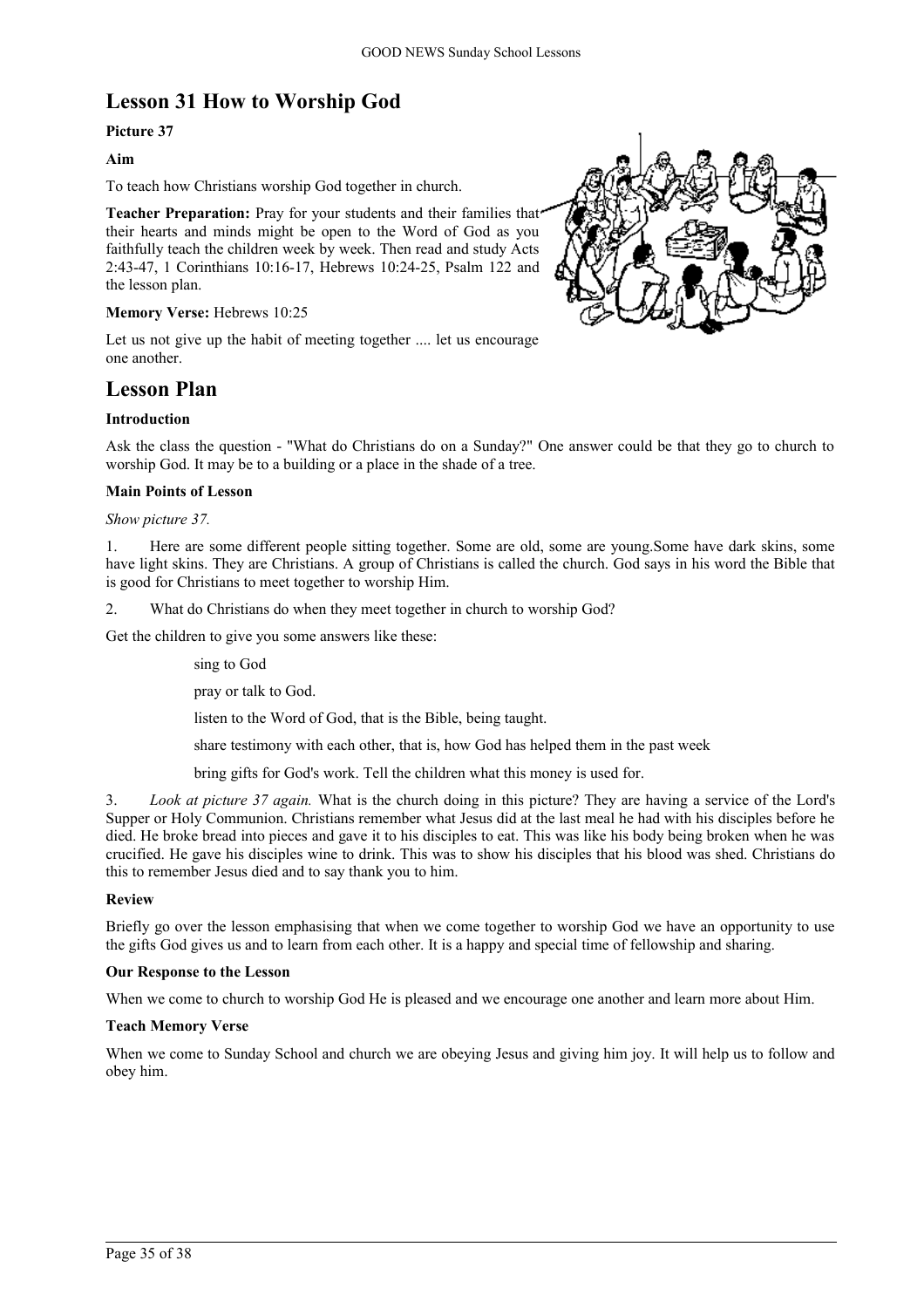# **Lesson 32 Jesus Is Coming Again**

# **Pictures 20, 38**

# **Aim**

To teach that the Lord Jesus Christ will return to the earth a second time. Christians must be watching for his return.

**Teacher Preparation:** Thank God for Jesus' first coming and what He accomplished and ask God to keep you expectant for Jesus' second coming and what it means for His followers. Then read and study Matthew 24:36-51, Mark 13:45-51, John 14:3, Acts 1:11, 1 Thessalonians 4:13; 5:11 and the lesson plan.

# **Memory Verse:** Mark 13:33

Be on watch, be alert, for you do not know when the time will come.

# **Lesson Plan**

# **Introduction**

Ask the children what event they are looking forward to. If there are no answers make some suggestions, for example: a wedding, getting new clothes, growing up.

### **Main Points of Lesson**

1. What event are Christians looking forward to? The return of the Lord Jesus to earth. *Show picture 20.* What did the angels tell Jesus' friends when Jesus returned to heaven? *Review memory verse*, Acts 1:11. Jesus also said he would return again, John 14:3.

What do we do when we know a visitor is coming? We watch for them. Jesus is coming but the time is unknown. We must watch all the time.

### **Teach Memory Verse**

Refer to the example of a night watchman. A bad watchman sleeps at night but a good one stays awake.

3. *Show picture 38.* Show how some of the people in the picture are prepared and go out to meet the returning Lord. Others are left. NOTE: The Bible here does not say they are left to judgement. Do not read into this passage what is not there!

4. Tell the stories of the faithful servant and the unfaithful servant. Mark 13:45-51.

### **Review**

Briefly go over the lesson to emphasise that Jesus will return suddenly in God's perfect time and this is an event to be joyously expected by Christians.

# **Our Response to the Lesson**

The Christian needs to live like the faithful servant daily expecting his Master's return. Get some suggestions from the class as to how Christians should be waiting, eg., helping each other, caring for those with difficulties, talking to others about Jesus' return. Give several practical suggestions. Finish by saying the memory verse together. What kind of watchman are you?



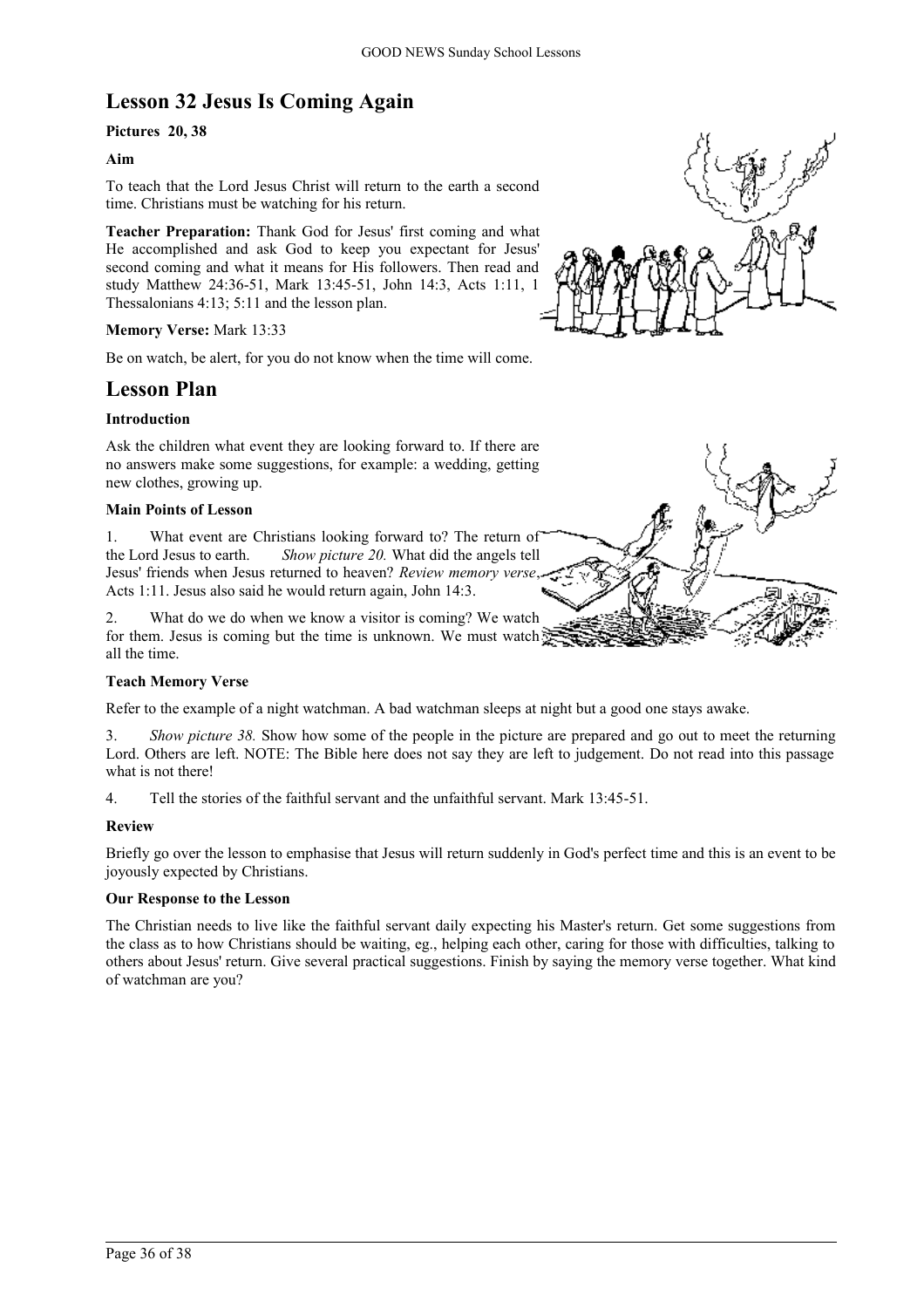# **Lesson 33 Be Fruitful**

# **Picture 39**

# **Aim**

To teach that Jesus expects Christians to produce spiritual fruit in their lives.

**Teacher Preparation:** As you prepare this lesson ask God to help you produce the fruit of the Spirit in your life as you remain in Jesus. Then read and study John 15:1-10, Galations 5:19-23, Mark 14:27- 31, 66-72 and the lesson plan.

### **Memory Verse:** John 15:5

I am the vine and you are the branches. Whoever remains in me, and I in him will bear much fruit.

# **Lesson Plan**

# **Introduction**

Take a branch or small plant to Sunday School. Begin the lesson by talking about taking care of bushes and small trees. They are watered and pruned, that means the old branches are cut out so new growth will come. Any dead branches are cut off. Why is this done? It helps the tree to produce fruit.

### **Main Points of Lesson**

1. *Show picture 39.* Talk about what the gardeners are doing. The old wood is no good. It is cut out and burnt. Jesus was talking about vines on which grapes grow in John 15. The picture shows a big fruit tree not a vine which is a low climbing plant.

2. Teach the spiritual lesson from the picture Jesus gave. Christians are like trees, they have to be pruned. They need to become more like Jesus and cut out the dead wood - give examples: hatred, bad temper, etc. Then the fruit can grow - love , joy, peace, patience, gentleness, etc.

3. Tell the story of Peter denying Jesus, showing how he had to get rid of his boastfulness, Mark 14:27-31. Peter boasted he would never leave Jesus. He was warned he would deny Jesus.

4. Mark 14:66-72 Peter denied he knew Jesus when Jesus was arrested and taken to court. Peter learnt the lesson that he needed to stay very close to the Lord Jesus. John 21:17. Peter became a great servant for Jesus. When he remained close to Jesus his life bore fruit.

# **Review**

Briefly go over the lesson to show that the fruit of the Spirit is not produced by our own determination or effort but is the natural result of the Holy Spirit living in us and our obedience to the Spirit's leading.

### **Our Response to the Lesson**

The branches (Christians), have to remain and feed off the main tree trunk (Jesus) if they want to grow and bear fruit. How can Christians do this? If you have a best friend you like to spend time with him. Christians need to spend time with Jesus. We will know more about him when we learn the memory verses each week.

### **Teach Memory Verse**

We also need to talk or pray to Jesus each day. Encourage the children to spend time each day this week at home saying the memory verse over and praying they will show good fruit in their lives.